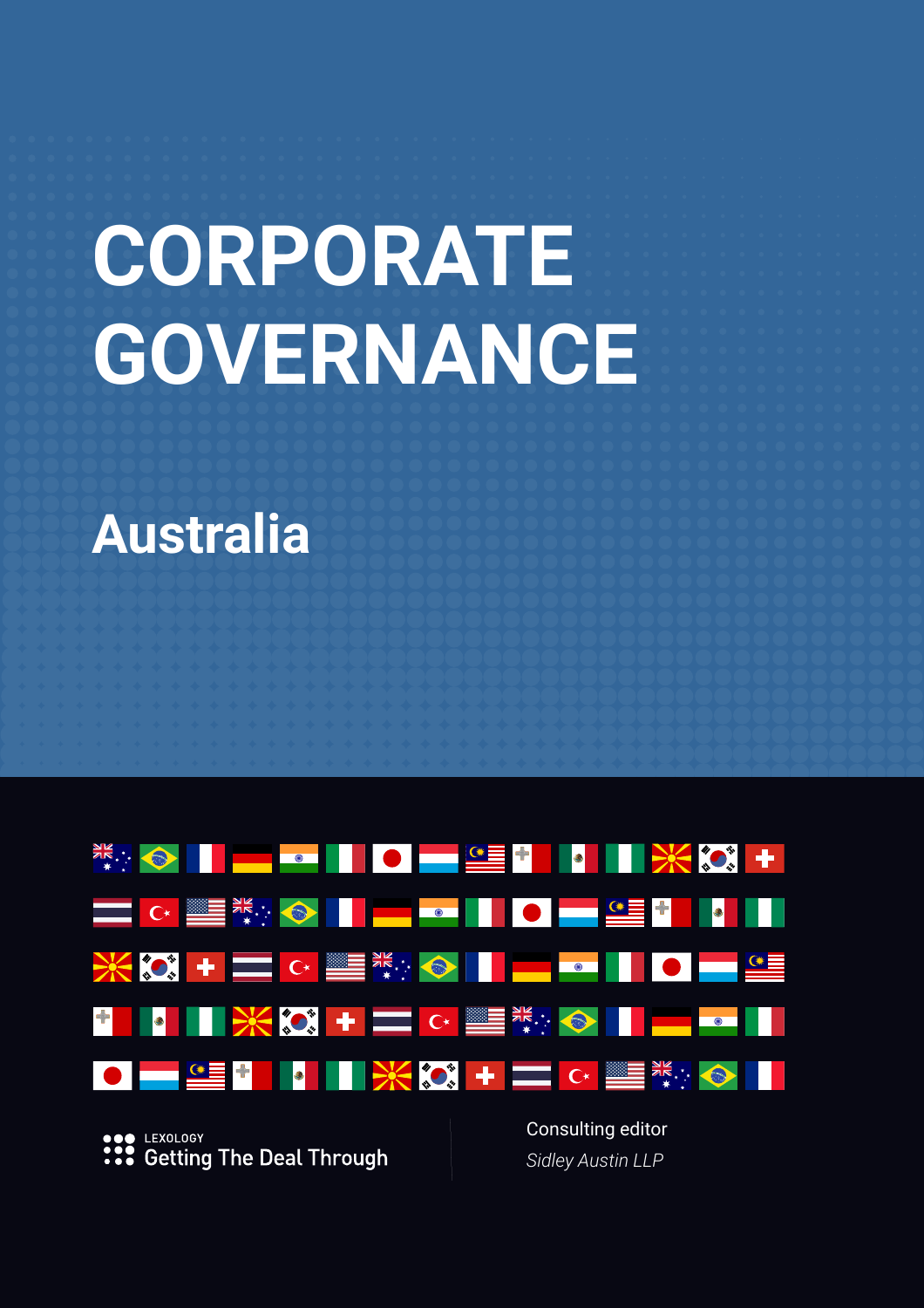# **Corporate Governance**

Consulting editors

**Holly J.Gregory**

*Sidley Austin LLP*

Quick reference guide enabling side-by-side comparison of local insights into corporate governance issues worldwide, including sources of rules and practice; responsible agencies and notable opinion formers; shareholder powers, decisions, meetings, voting, duties and liabilities; employee role in governance; corporate control issues; board structure and composition, duties, leadership, committees, meetings and evaluation; director and senior management remuneration; director protections; disclosure and transparency; hot topics, such as shareholder engagement, and sustainability, pay ratio and gender gap reporting; and other recent trends.

#### Generated 24 May 2022

The information contained in this report is indicative only. Law Business Research is not responsible for any actions (or lack thereof) taken as a result of relying on or in any way using information contained in this report and in no event shall be liable for any damages resulting from reliance on or use of this information. © Copyright 2006 - 2022 Law Business Research

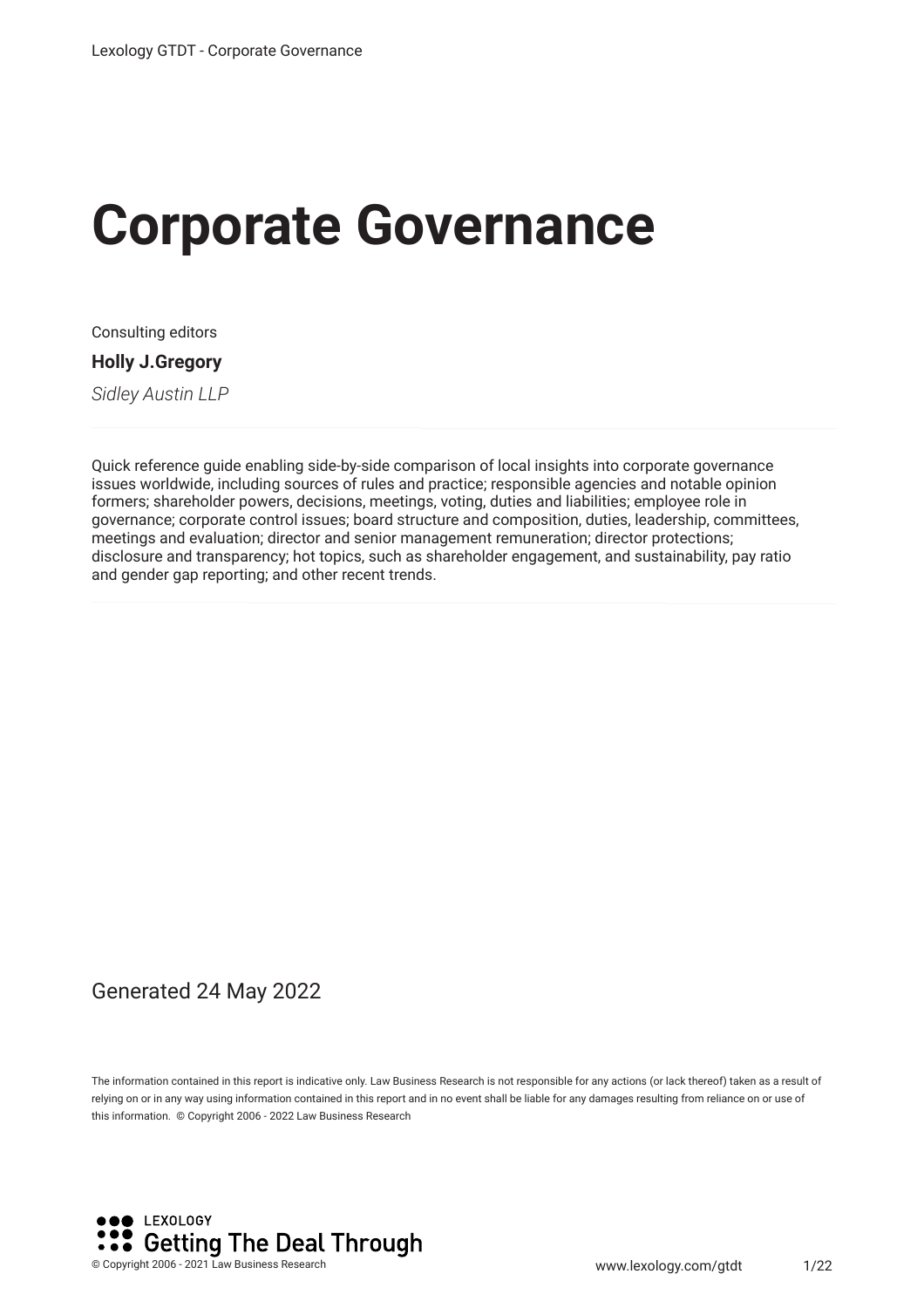## **Table of contents**

#### **SOURCES OF CORPORATE GOVERNANCE RULES AND PRACTICES**

**Primary sources of law, regulation and practice**

**Responsible entities**

#### **THE RIGHTS AND EQUITABLE TREATMENT OF SHAREHOLDERS AND EMPLOYEES**

**Shareholder powers**

**Shareholder decisions**

**Disproportionate voting rights**

**Shareholders' meetings and voting**

**Shareholders and the board**

**Controlling shareholders' duties**

**Shareholder responsibility**

**Employees**

#### **CORPORATE CONTROL**

**Anti-takeover devices Issuance of new shares Restrictions on the transfer of fully paid shares Compulsory repurchase rules Dissenters' rights**

#### **RESPONSIBILITIES OF THE BOARD (SUPERVISORY)**

**Board structure Board's legal responsibilities Board obligees Enforcement action against directors Care and prudence Board member duties Delegation of board responsibilities Non-executive and independent directors Board size and composition Board leadership Board committees**

**Board meetings**

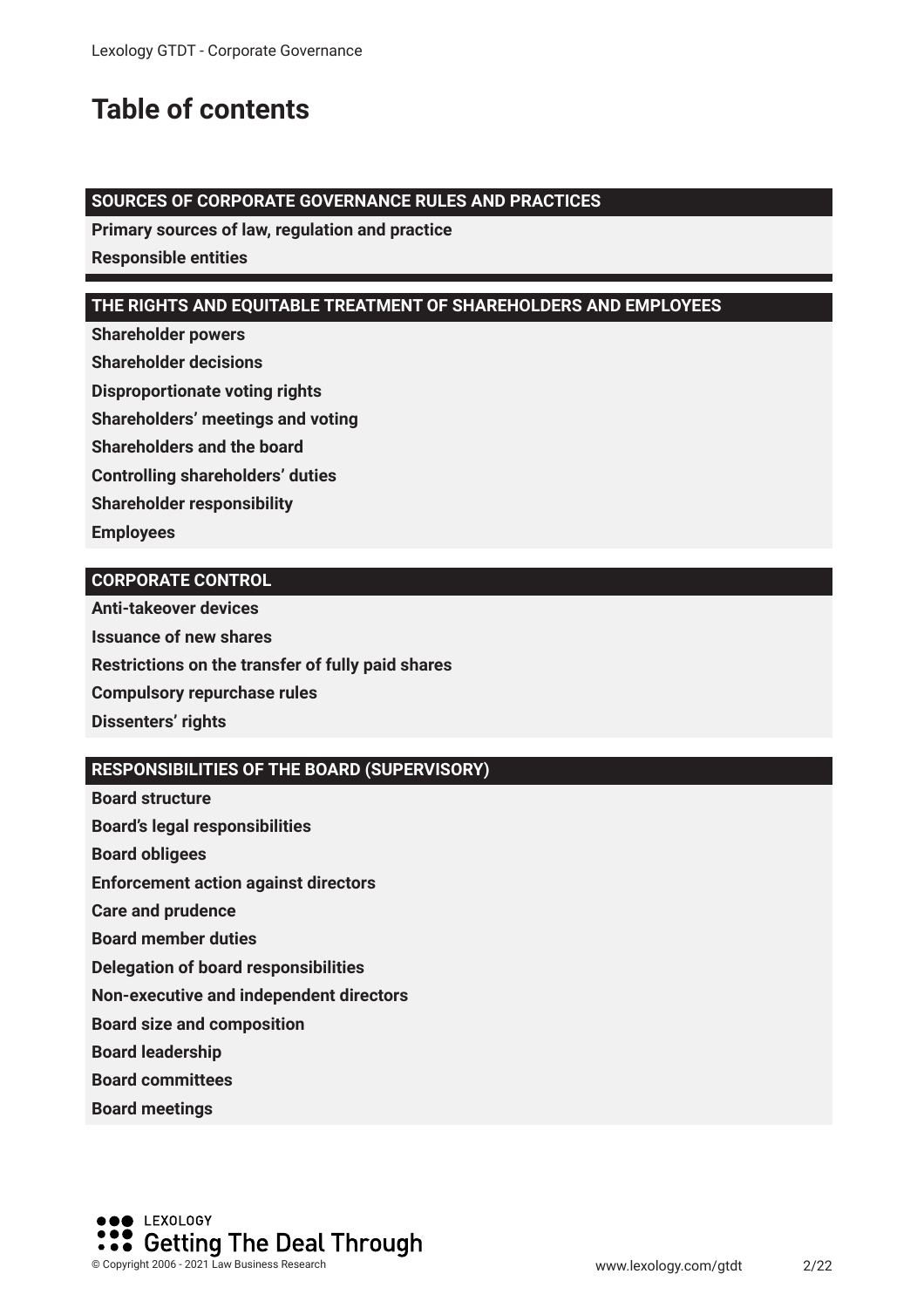#### **Board practices**

**Board and director evaluations**

#### **REMUNERATION**

**Remuneration of directors**

**Remuneration of senior management**

**Say-on-pay**

#### **DIRECTOR PROTECTIONS**

**D&O liability insurance Indemnification of directors and officers Advancement of expenses to directors and officers Exculpation of directors and officers** 

#### **DISCLOSURE AND TRANSPARENCY**

**Corporate charter and by-laws Company information**

#### **HOT TOPICS**

**Shareholder-nominated directors Shareholder engagement Sustainability disclosure CEO pay ratio disclosure Gender pay gap disclosure**

#### **UPDATE AND TRENDS**

**Recent developments** 

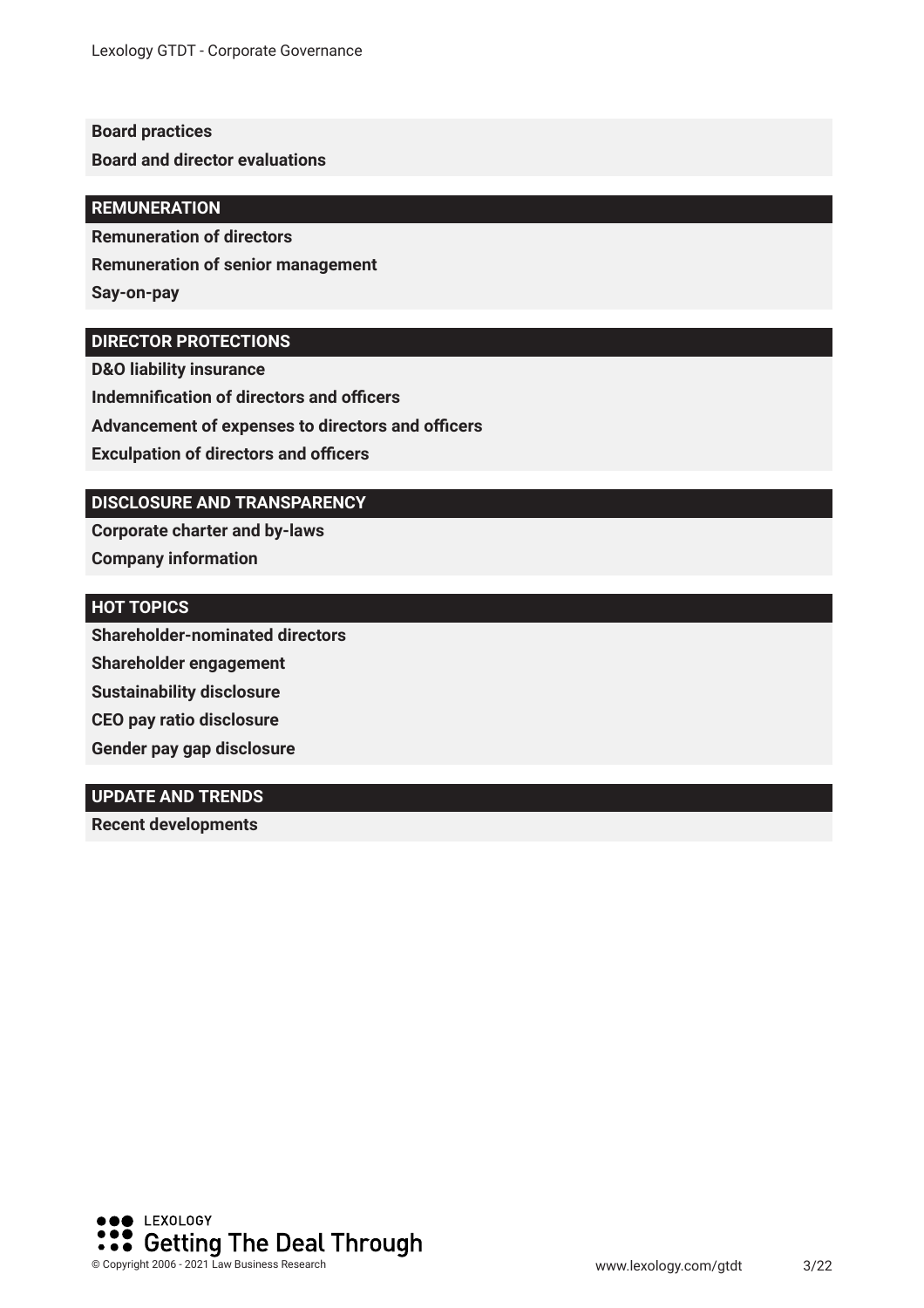### **Contributors**

#### Australia



**Heather Richardson** hrichardson@kkilawyers.com.au *Kalus Kenny Intelex*



**Denise Wightman** dwightman@kkilawyers.com.au *Kalus Kenny Intelex*



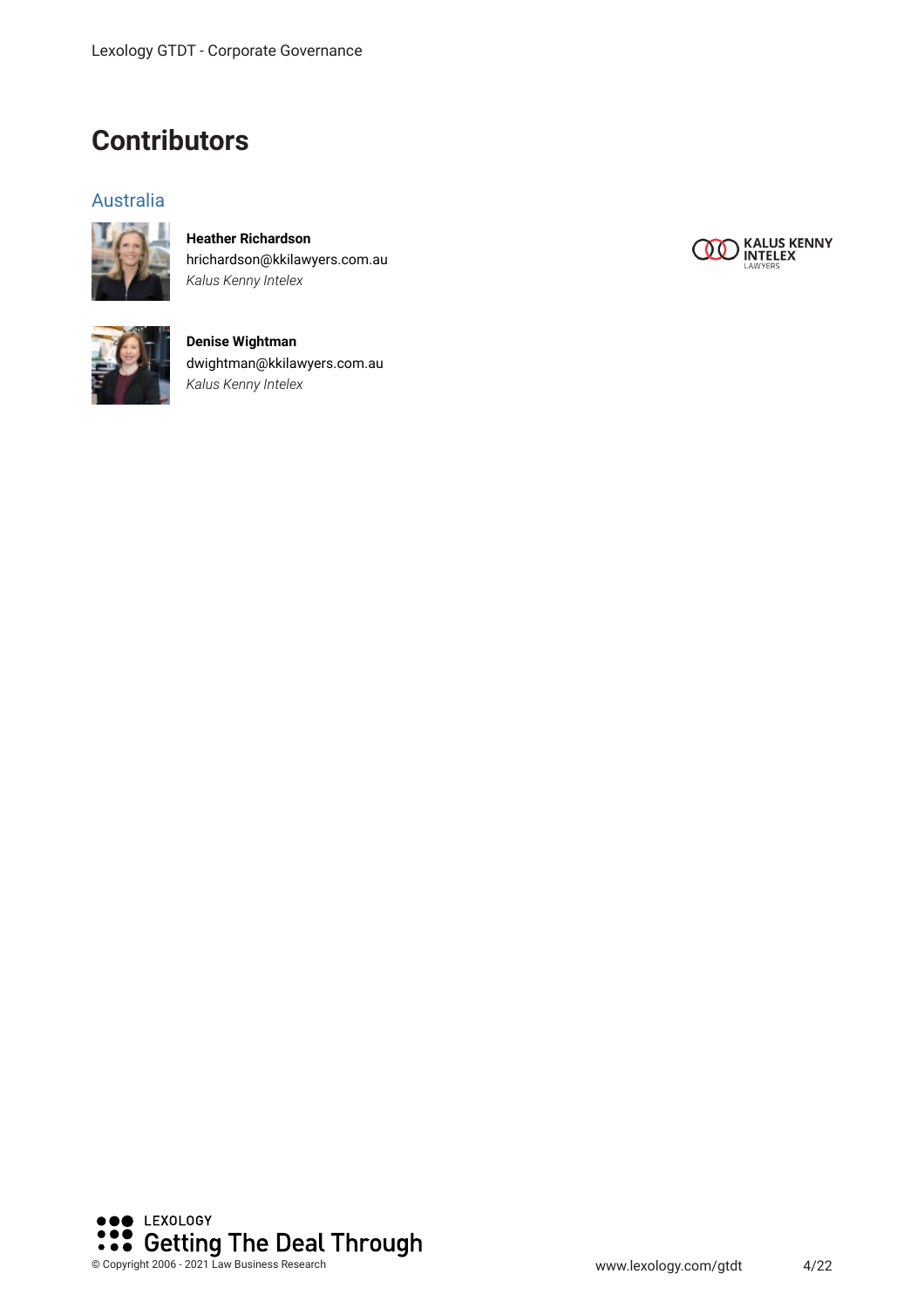#### **SOURCES OF CORPORATE GOVERNANCE RULES AND PRACTICES**

#### **Primary sources of law, regulation and practice**

What are the primary sources of law, regulation and practice relating to corporate governance? Is it mandatory for listed companies to comply with listing rules or do they apply on a 'comply or explain' basis?

The main elements of Australia's corporate governance framework are as follows:

- legislation, including the Corporations Act 2001 (Cth), which governs all companies;
- rules, including the Australian Securities Exchange (ASX) Listing Rules; and
- non-binding guidelines, including:
	- the ASX Corporate Governance Council's Principles and Recommendations;
	- guidance and commentary published by the Australian Securities and Investment Commission (ASIC); and
	- guidelines published by the Australian Institute of Company Directors, the Governance Institute of Australia, the Financial Services Council, and the Australian Council of Superannuation Investors.

Public companies listed on the ASX must comply with the ASX Listing Rules.

*Law stated - 18 March 2022*

#### **Responsible entities**

What are the primary government agencies or other entities responsible for making such rules and enforcing them? Are there any well-known shareholder or business groups, or proxy advisory frms, whose views are often considered?

The main government agencies in Australia's corporate governance framework are ASIC, which enforces the Corporations Act 2001 (Cth), and the ASX, which enforces the ASX Listing Rules and the ASX Principles.

The following groups are infuential on the corporate governance practices of companies and whose views are often considered:

- shareholder lobby groups, which advise specifc industry shareholder groups (eg, the Australian Shareholders Association and the Australasian Centre for Corporate Responsibility);
- institutional investors, which have large shareholdings (eg, superannuation and managed funds); and
- proxy advisory groups, which provide advice to shareholders about voting during the annual general meeting season (eg, Glass Lewis).

*Law stated - 18 March 2022*

#### **THE RIGHTS AND EQUITABLE TREATMENT OF SHAREHOLDERS AND EMPLOYEES**

#### **Shareholder powers**

What powers do shareholders have to appoint or remove directors or require the board to pursue a particular course of action? What shareholder vote is required to elect or remove directors?

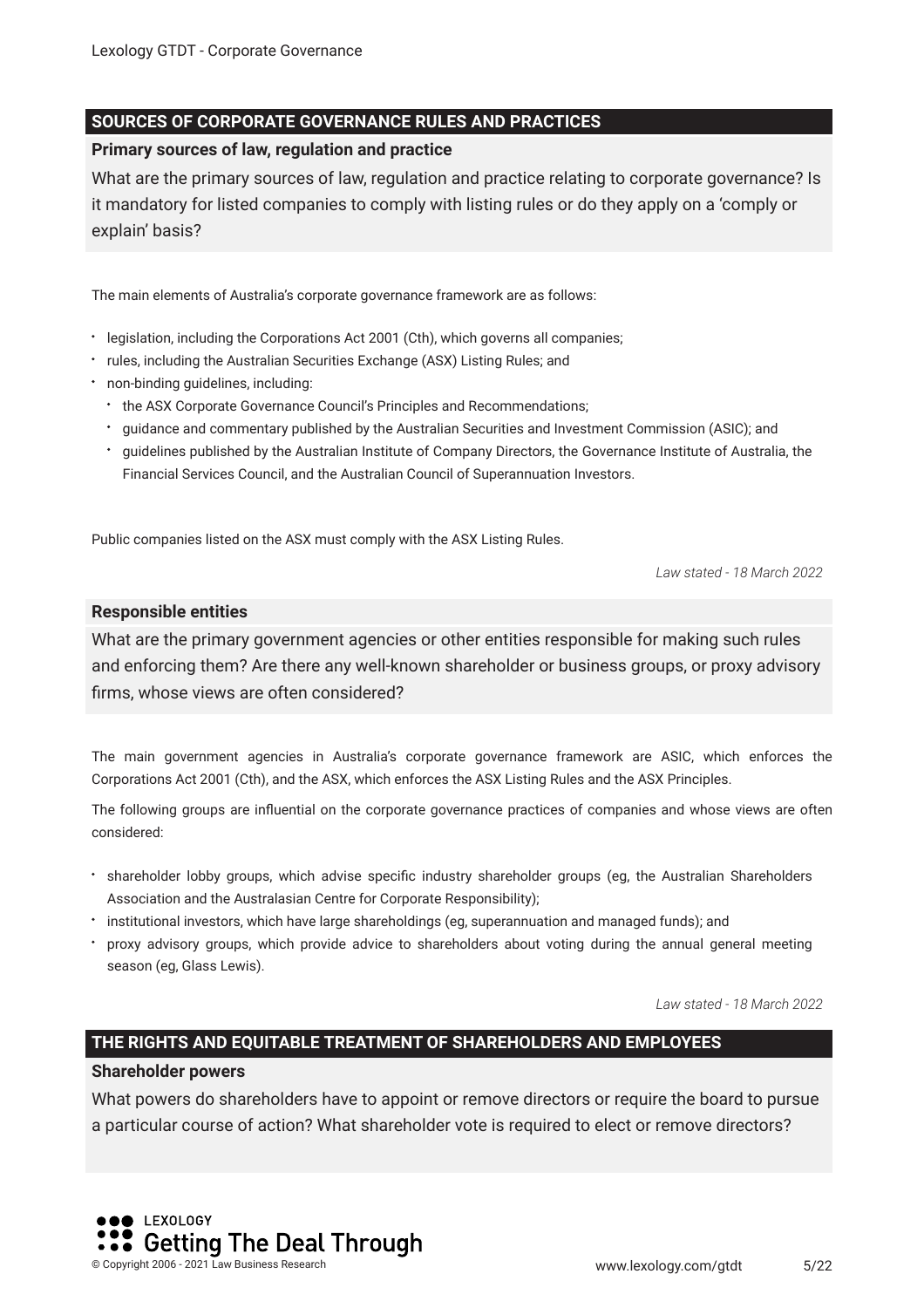The Corporations Act 2001 (Cth) sets out the procedure for the appointment and removal of directors.

Shareholders of a proprietary company can appoint and remove directors by a simple majority vote at a general meeting. A company's constitution can modify or replace this rule.

Shareholders of public companies can appoint and remove directors at a general meeting by an ordinary resolution. If the directors appoint a new director, the shareholders must confrm that appointment at the company's next annual general meeting.

Usually, a company's constitution will vest the power of management in the company's board. Therefore, shareholders generally do not have the right to require the board to pursue a particular course of action.

*Law stated - 18 March 2022*

#### **Shareholder decisions**

What decisions must be reserved to the shareholders? What matters are required to be subject to a non-binding shareholder vote?

Shareholders can make decisions only on those matters expressly reserved to them under the company's constitution, or those reserved under the Corporations Act 2001 (Cth), which include:

- adopting or altering the company's constitution;
- consolidating or subdividing shares and reducing share capital;
- altering the rights attached to shares; and
- $\cdot$  initiating a shareholders' voluntary winding up.

Some reserved decisions are passed by a majority resolution but some require the support of 75 per cent of shareholders.

Australian law does not permit shareholders to propose an advisory resolution or shareholder vote to express an opinion, except in relation to the remuneration report for listed companies.

*Law stated - 18 March 2022*

#### **Disproportionate voting rights**

To what extent are disproportionate voting rights or limits on the exercise of voting rights allowed?

The Corporations Act 2001 (Cth) allows proprietary companies to issue different types or classes of shares with different rights, including voting rights, attached to each type of share. The rights attached to shares are usually set out in the company's constitution.

Classes of shares include ordinary shares and preference shares. Ordinary shares usually have one vote for each share held. Preference shares may carry no voting rights or the right to only vote on certain matters.

Australian listed companies have less fexibility. Usually, they have a single class of ordinary voting shares in accordance with the ASX Listing Rules. One vote is allocated for each fully paid ordinary share.

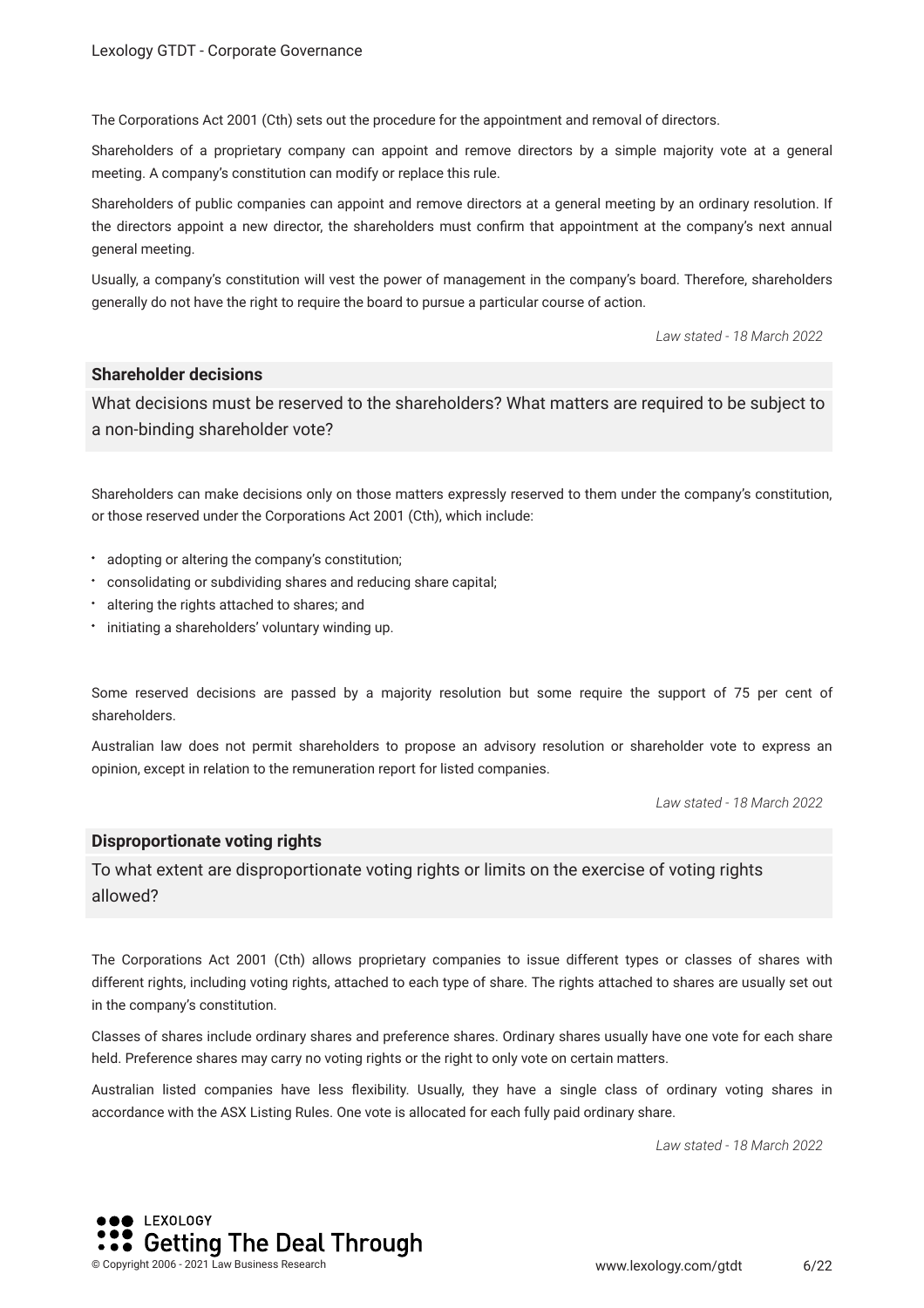#### **Shareholders' meetings and voting**

Are there any special requirements for shareholders to participate in general meetings of shareholders or to vote? Can shareholders act by written consent without a meeting? Are virtual meetings of shareholders permitted?

The procedure for shareholder participation in general meetings of shareholders is set out in Part 2G.2 of the Corporations Act 2001 (Cth).

For a proprietary company, at least 21 days' written notice must be given to each shareholder of a shareholders' meeting; for a listed company, at least 28 days' written notice must be given. The notice must be in the prescribed form.

If all shareholders sign a document stating that they are in favour of a resolution set out in the document, then a shareholders' meeting is not required.

The Corporations Amendment (Meetings and Document) Act 2022 (Cth) makes permanent changes to the Corporations Act 2001 (Cth) from 1 April 2022 that will allow companies to hold a meeting of their members:

- at one or more physical venues;
- at one or more physical venues and using virtual meeting technology; or
- using virtual meeting technology only, if this is expressly permitted under the company constitution.

Members must be given a reasonable opportunity to participate in the meeting.

*Law stated - 18 March 2022*

#### **Shareholders and the board**

Are shareholders able to require meetings of shareholders to be convened, resolutions and director nominations to be put to a shareholder vote against the wishes of the board, or the board to circulate statements by dissident shareholders?

The Corporations Act 2001 (Cth) contains a number of ways for shareholders to infuence the board's actions, including:

- shareholder(s) with at least 5 per cent of the company's votes may request the board to call a general meeting or call one themselves, at their cost;
- shareholder(s) with at least 5 per cent of the company's votes can provide the company with notice of a resolution that they will seek to move at the next general meeting (Australian case law has confrmed that if a resolution seeks to direct the board on the exercise of its powers, then the board is entitled to dismiss the resolution and is not required to put it to shareholders for consideration);
- shareholder(s) with at least 5 per cent of the company's votes can request the company to give to its shareholders a statement about any resolution that is proposed to be moved at a general meeting or a matter to be considered at a general meeting; and
- subject to a company's constitution, shareholders can appoint and remove directors by an ordinary resolution.

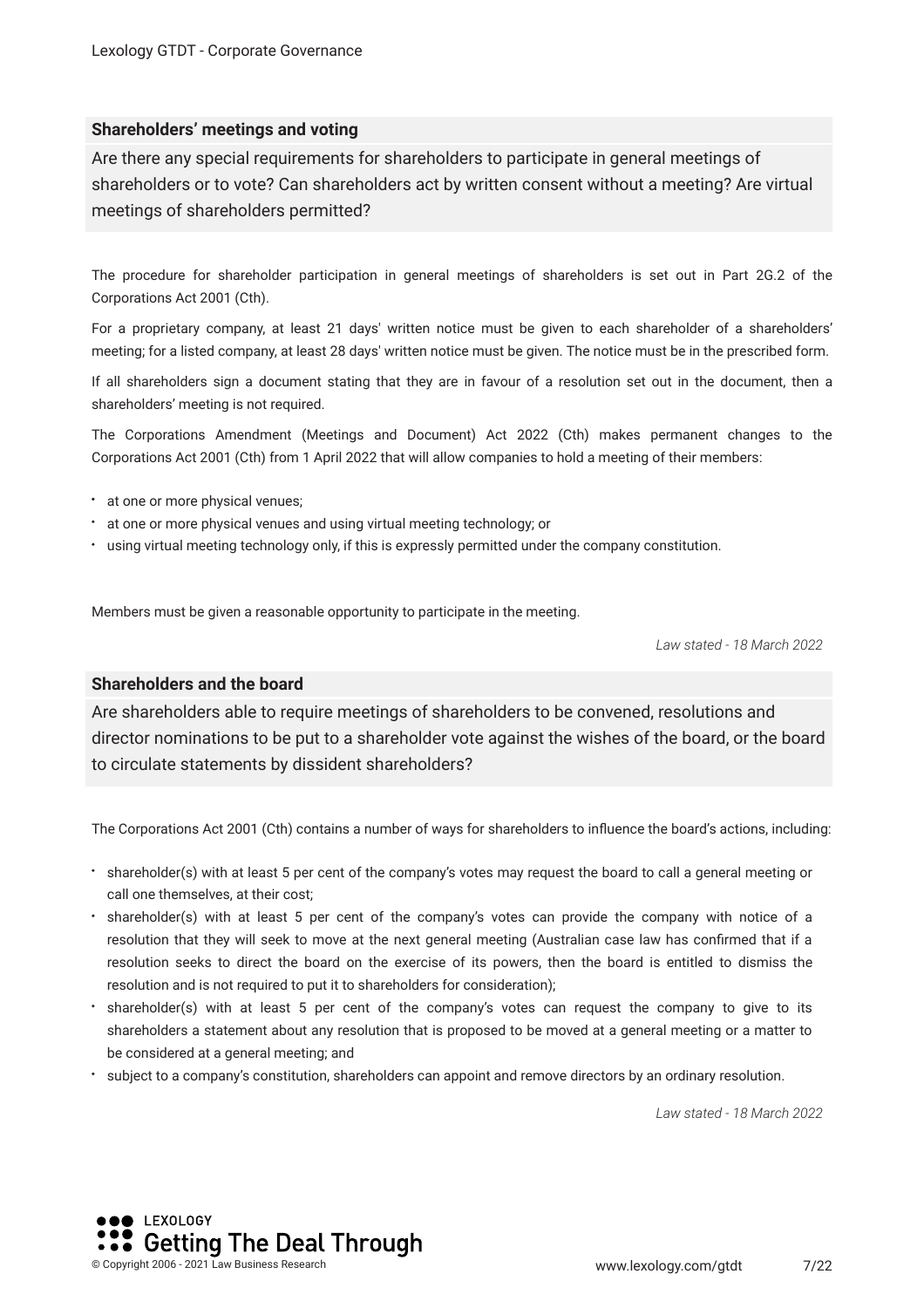#### **Controlling shareholders' duties**

Do controlling shareholders owe duties to the company or to non-controlling shareholders? If so, can an enforcement action be brought against controlling shareholders for breach of these duties?

Shareholders, even controlling shareholders, do not owe a fduciary duty to the company. Therefore, a shareholder is not required to act in a manner that promotes the best interests of the company.

This is in direct contrast to directors, who do owe a fduciary duty to the company.

*Law stated - 18 March 2022*

#### **Shareholder responsibility**

Can shareholders ever be held responsible for the acts or omissions of the company?

Generally, shareholders are not liable for the acts or omissions of the company because the incorporation of a company creates a separate legal entity that has an existence distinct from its shareholders. However, in exceptional circumstances, the courts can lift the corporate veil and impose liability on shareholders and directors. This has been done in cases where it was found that corporate structures were used to avoid legal liabilities.

If a subsidiary of a holding company trades while insolvent, then, in certain situations, the holding company's shareholders can be liable for the subsidiary's debts (part 5.7B, division 5 of the Corporations Act 2001 (Cth)).

*Law stated - 18 March 2022*

#### **Employees**

What role do employees have in corporate governance?

Directors rely on the company's management to manage their corporation.

An executive director, often a managing director, is usually an employee of a company who has executive functions in the management and administration of a corporation. A managing director is usually the chief executive who is a director of the board to which they report. Usually, a managing director of a company has delegated powers from the board for the management of the corporation's business.

General employee participation in corporate governance, at least at a formal level, is limited. Even directors, as individuals, cannot exercise their position in isolation. Decisions are generally made by the board acting either unanimously or by a majority.

*Law stated - 18 March 2022*

#### **CORPORATE CONTROL**

**Anti-takeover devices** Are anti-takeover devices permitted?

Anti-takeover devices are generally not permitted in Australia.

Lock-up devices, such as break fees and no-shop or no-talk provisions, are generally permitted, provided that they are

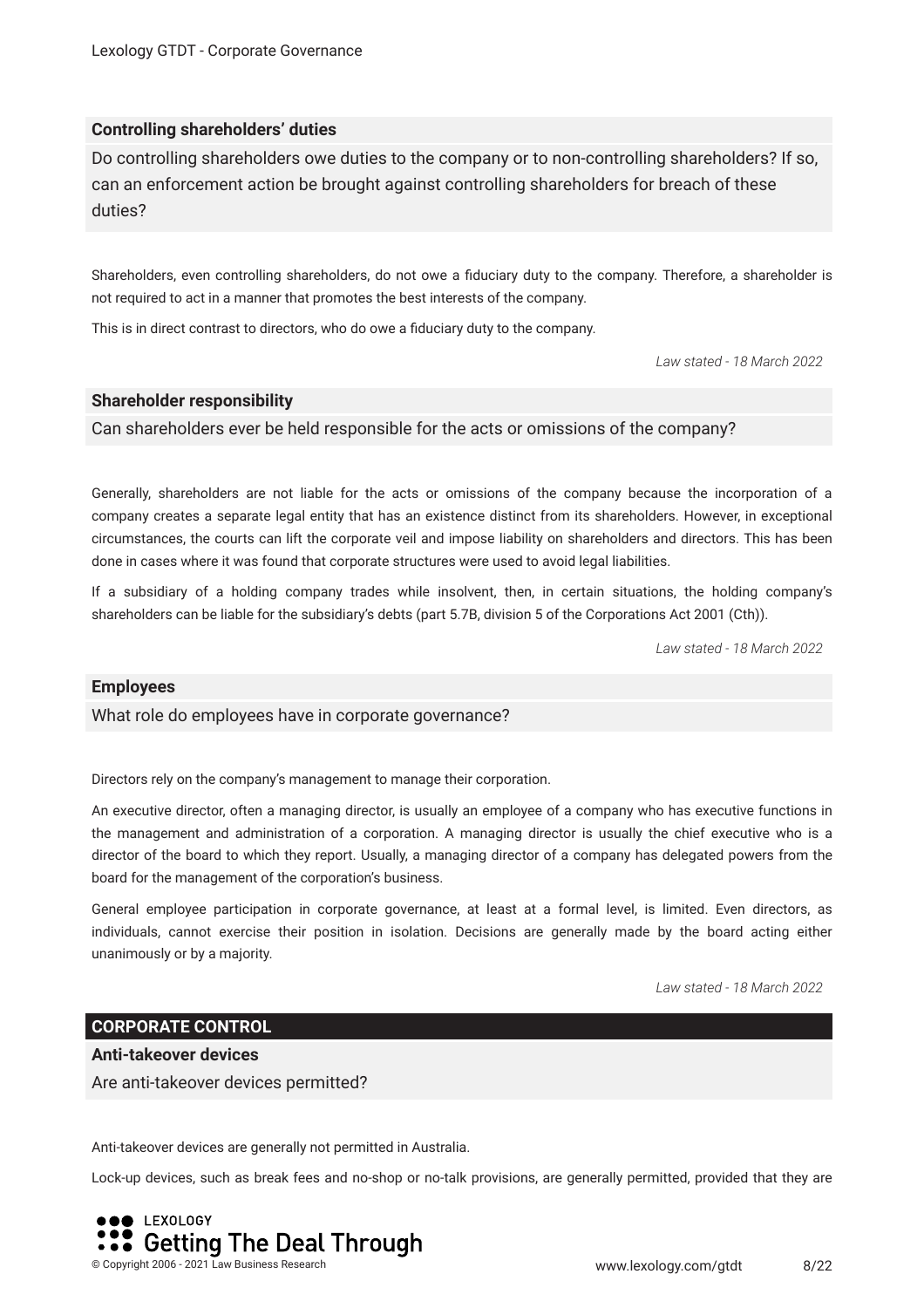not an unacceptable deterrent to an alternative takeover proposal and they comply with any guidance notes issued by the Australian Takeovers Panel.

The Australian Takeovers Panel is the main forum for resolving takeover disputes. It determines whether a target company has engaged in any actions that would frustrate a takeover. It has issued guidance notes on how it will exercise its powers, including on lock-up devices and break fees. For example, the Australian Takeovers Panel will generally accept break fees that do not exceed 1 per cent of the target's equity value.

*Law stated - 18 March 2022*

#### **Issuance of new shares**

May the board be permitted to issue new shares without shareholder approval? Do shareholders have pre-emptive rights to acquire newly issued shares?

Under the Corporations Act 2001 (Cth), the board has the power to issue shares.

Shareholders' approval of share issues is required, if:

- the company's constitution or shareholders' agreement requires shareholder approval;
- the Corporations Act 2001 (Cth) requires shareholder approval, for example, if the issue:
	- creates a new type of class shares which requires shareholders to amend the company's constitution;
	- varies the rights attaching to existing shares; or
	- **:** is a related party transaction; or
- the company is listed on the Australian Securities Exchange (ASX) and the ASX Listing Rules require shareholder approval.

The Corporations Act 2001 (Cth) requires newly issued shares to be offered pro rata to existing shareholders. This right can be modifed by a company's constitution or shareholders' agreement.

*Law stated - 18 March 2022*

#### **Restrictions on the transfer of fully paid shares**

Are restrictions on the transfer of fully paid shares permitted and, if so, what restrictions are commonly adopted?

The constitution of a private company and shareholders' agreements can restrict the transfer of shares by including the following provisions:

- pre-emptive rights in favour of existing shareholders;
- drag and tagalong rights;
- the right of the board to refuse a transfer of shares; and
- compulsory transfer rights triggered by specifed events (eg, the death or bankruptcy of a shareholder).

An ASX-listed company cannot restrict the transfer of shares unless it is permitted to do so by the ASX Listing Rules (for example, the imposition of a holding lock in certain situations) or is required to do so by law.

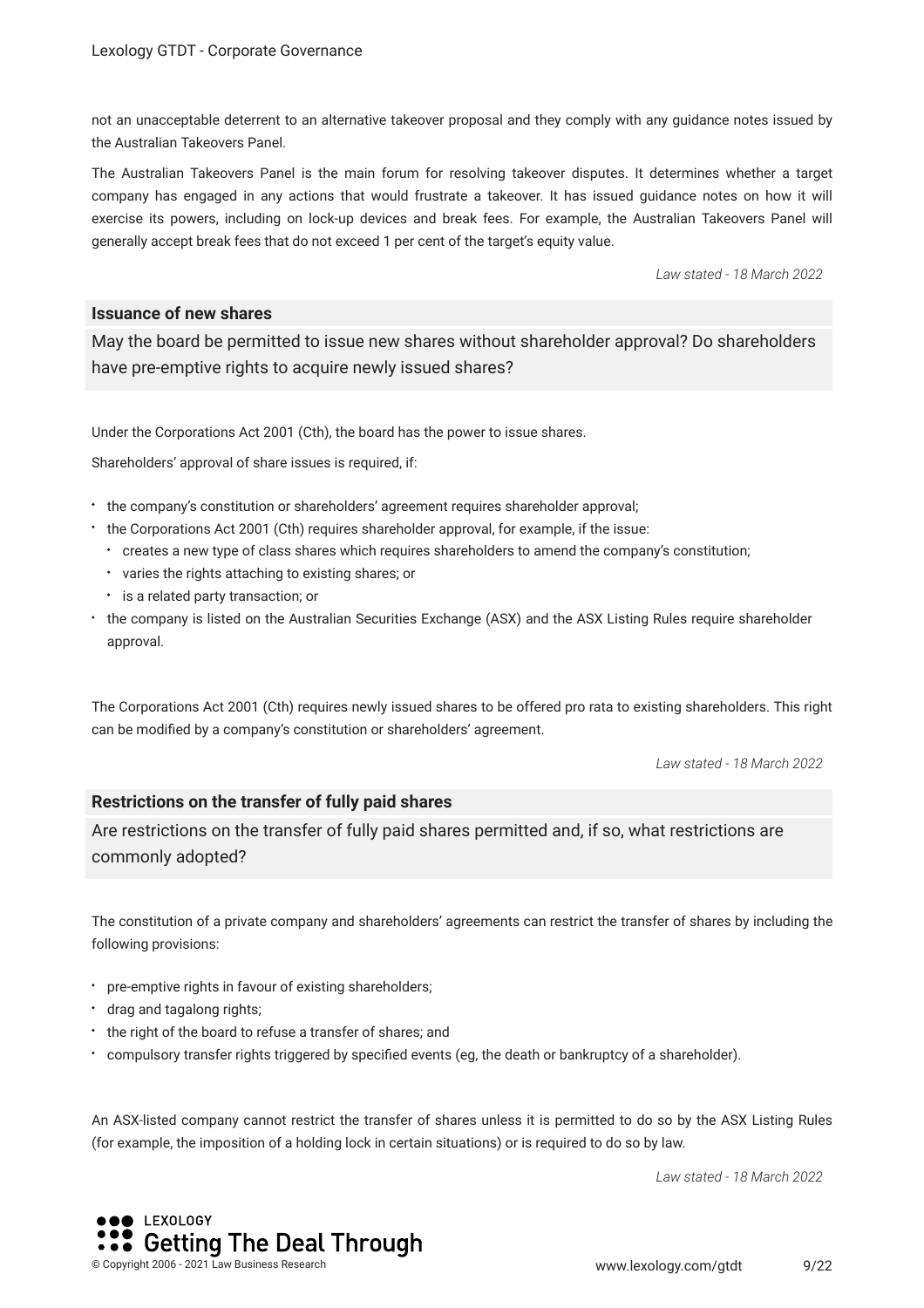#### **Compulsory repurchase rules**

Are compulsory share repurchases allowed? Can they be made mandatory in certain circumstances?

There is no general right permitting shareholders to require the company or its other shareholders to purchase their shares. However, a contractual right to purchase can arise if a shareholders' agreement or a company's constitution requires the company or the other shareholders to buy back the shares in certain circumstances (eg, on the death of a shareholder or if drag or tagalong rights are activated).

Shareholders can be forced to sell their shares in certain circumstances under the Corporations Act 2001 (Cth) (eg, by the compulsory purchase of minority holdings under the takeover provisions).

*Law stated - 18 March 2022*

#### **Dissenters' rights**

Do shareholders have appraisal rights?

There are no general appraisal rights available to Australian shareholders under the Corporations Act 2001 (Cth). However, courts have a very wide discretion to provide remedies for conduct which is oppressive or unfairly prejudicial to minority shareholders. These remedies include requiring a majority shareholder or the company to purchase the shares of a minority shareholder at fair value.

*Law stated - 18 March 2022*

#### **RESPONSIBILITIES OF THE BOARD (SUPERVISORY)**

#### **Board structure**

Is the predominant board structure for listed companies best categorised as one-tier or two-tier?

Australian companies that are listed on the Australian Securities Exchange (ASX) usually adopt a one-tier board model, being a board of directors. In some circumstances, a company may decide to form an advisory board (aka advisory panel, advisory committee or advisory council) which is distinct from the board of directors. An advisory board will generally support a board of directors in providing expert advice, specialist experience, insights, knowledge and recommendations regarding certain functions or facets of the company. They, however, are not directors in the sense that they do not owe any fduciary duties to the company and are generally not authorised to act on behalf of the company.

*Law stated - 18 March 2022*

#### **Board's legal responsibilities**

What are the board's primary legal responsibilities?

As fduciaries, directors owe duties to the company that are enshrined in the Corporations Act 2001 (Cth) and in common law.

A board's legal responsibilities are broad-ranging and include the following:

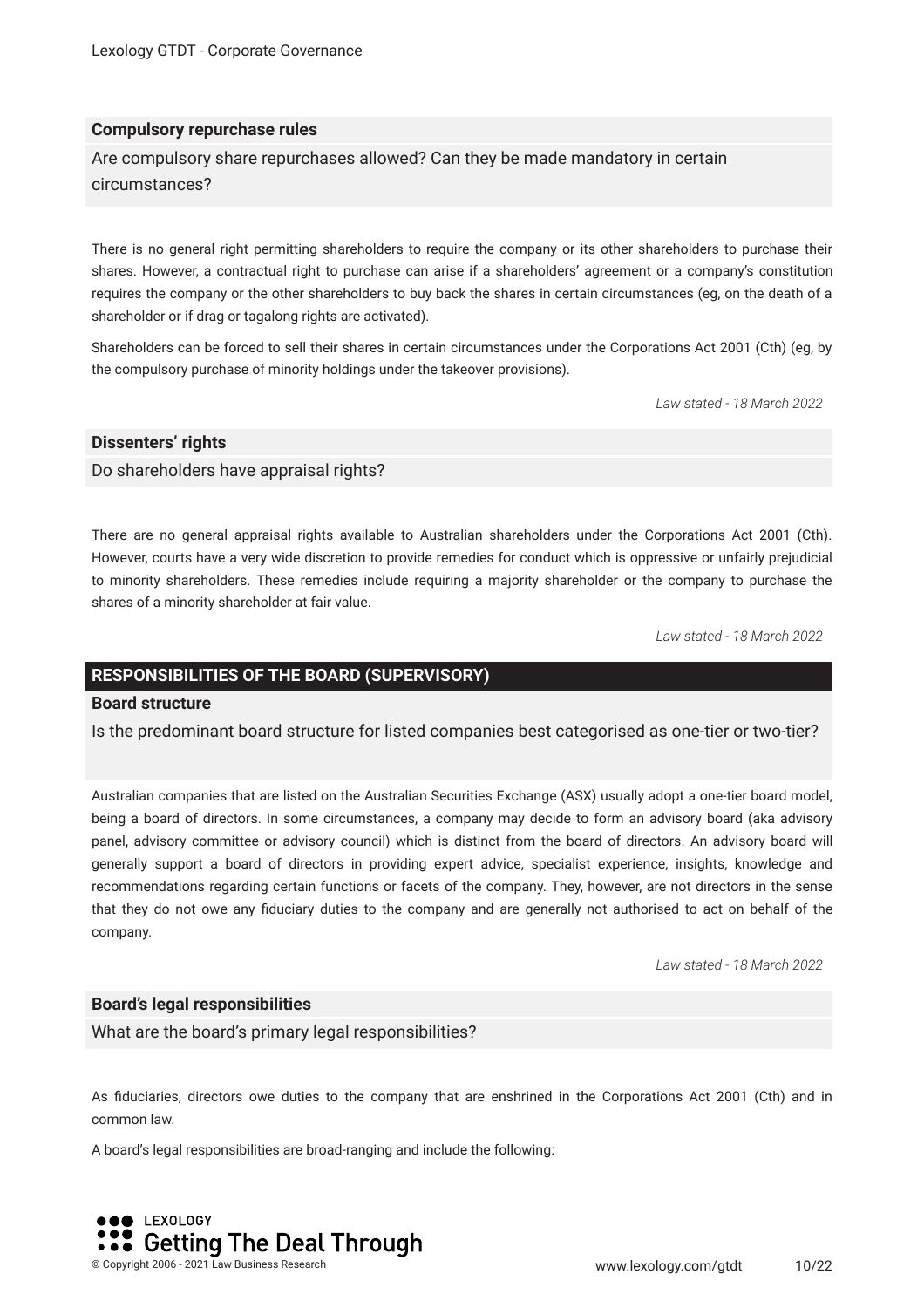- the duty to prevent insolvent trading (section 588G of the Corporations Act 2001 (Cth));
- the duty to meet pay-as-you-go obligations under the Tax Administration Act 1953 (Cth);
- the duty to avoid a breach by the organisation of the Fair Work Act 2009 (Cth);
- the duty arising under the Competition and Consumer Act 2010 (Cth);
- \* the duty under state work, health and safety legislation; and
- the duty under various state-based environment protection legislation.

Directors may personally face civil and criminal penalties for breaches of their obligations under the above Acts.

*Law stated - 18 March 2022*

#### **Board obligees**

#### Whom does the board represent and to whom do directors owe legal duties?

The board represents shareholders, who appoint directors to act on their behalf.

Directors owe a fduciary duty to the company and must act at all times in the interests of the company. Although directors do not owe a duty to creditors, directors may need to consider creditors when acting in the interests of the company.

Obligations of directors also exist under various legislation. For example, under the Competition and Consumer Act 2010 (Cth) directors can be held personally liable for breaches of the Act.

*Law stated - 18 March 2022*

#### **Enforcement action against directors**

Can an enforcement action against directors be brought by, or on behalf of, those to whom duties are owed? Is there a business judgment rule?

Directors owe duties to the company and to shareholders as a whole but do not owe duties to individual shareholders.

Enforcement action against persons to whom duties are owed is likely to occur in the context of a shareholders' oppression action where conduct is contrary to the interests of a minority shareholder or shareholders or is oppressive, unfairly prejudicial or discriminatory against a shareholder or shareholders (section 232 of the Corporations Act 2001 (Cth)).

The Australian Securities and Investment Commission (ASIC) has enforcement powers under the Corporations Act 2001 (Cth) and under the Australian Securities and Investment Commissions Act 2001 (Cth).

The business judgment rule is enshrined in section 180 of the Corporations Act 2001 (Cth), which provides that a director or officer who makes a business judgment is taken to be acting with the required degree of care and diligence if they, among other things, make the judgment in good faith for a proper purpose and do not have a material personal interest in the subject matter.

However, this applies only to a claim for breach of the duty of care and diligence and not generally to the conduct of directors

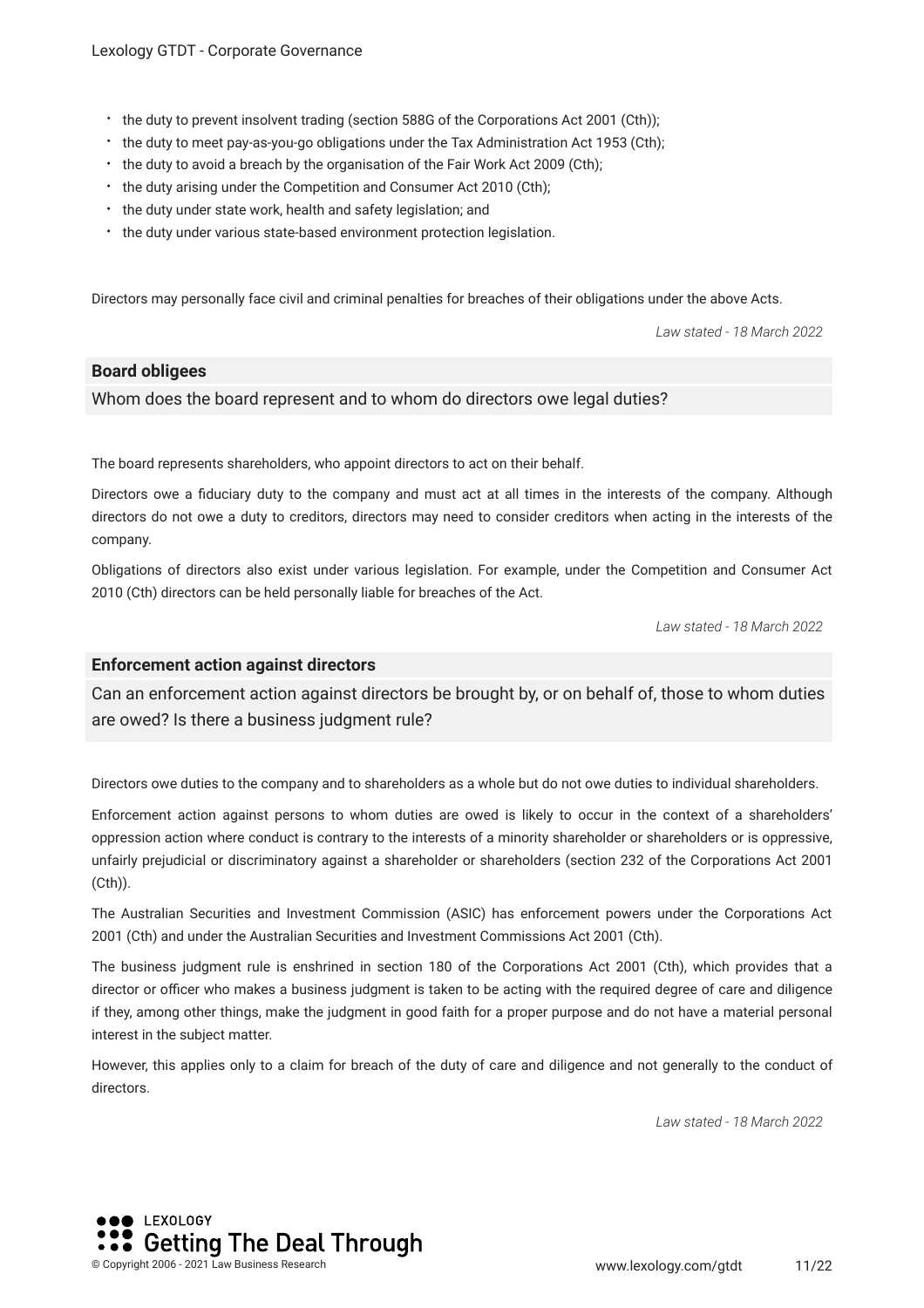#### **Care and prudence**

Do the duties of directors include a care or prudence element?

A relationship between a director and their company is a fduciary relationship. At all times, a director must act in the interests of their company.

Directors owe a duty of care and diligence to that company, which is enshrined in common law and set out in the Corporations Act 2001 (Cth).

Section 180(1) of the Corporations Act 2001(Cth) requires a director or officer of a corporation to exercise their powers and discharge their duties with the degree of care that a reasonable person would use in the same circumstances.

A director who makes a business judgment is taken to have exercised care if the judgment is made in good faith for a proper purpose, the director has no material personal interest in the subject matter, informs themselves of the subject matter and believes the judgment is in the best interest of the company. (Section 180(2) of the Corporations Act 2001 (Cth)).

*Law stated - 18 March 2022*

#### **Board member duties**

To what extent do the duties of individual members of the board differ?

Directors bring their life experiences to their role on the board. Qualifcations and life experience will assist directors to perform their duties effectively.

Although different directors will necessarily bring different skill sets to their role, their duties as directors are fundamentally the same.

Board committees may be formed to consider and advise on particular issues. However, all board members are responsible for the ultimate decisions of the board.

A company's constitution may allow directors to have different duties.

*Law stated - 18 March 2022*

#### **Delegation of board responsibilities**

To what extent can the board delegate responsibilities to management, a board committee or board members, or other persons?

Directors of a company may delegate any of their powers to a committee of directors, employees of the company, or any other person unless the company's constitution provides otherwise in accordance with section 198D of the Corporations Act 2001 (Cth). Any delegation of responsibilities or powers must be recorded in the company's minute book.

If a director delegates a power, they will be responsible for how the delegate exercises that power as if the director had exercised it themselves. Pursuant to section 190 of the Corporations Act 2001 (Cth), the only time a director will not be considered responsible for the actions of a delegate is if the director believed:

on reasonable grounds that the delegate would exercise the power in conformity with the duties imposed on directors of the company by the Corporations Act 2001 (Cth); and

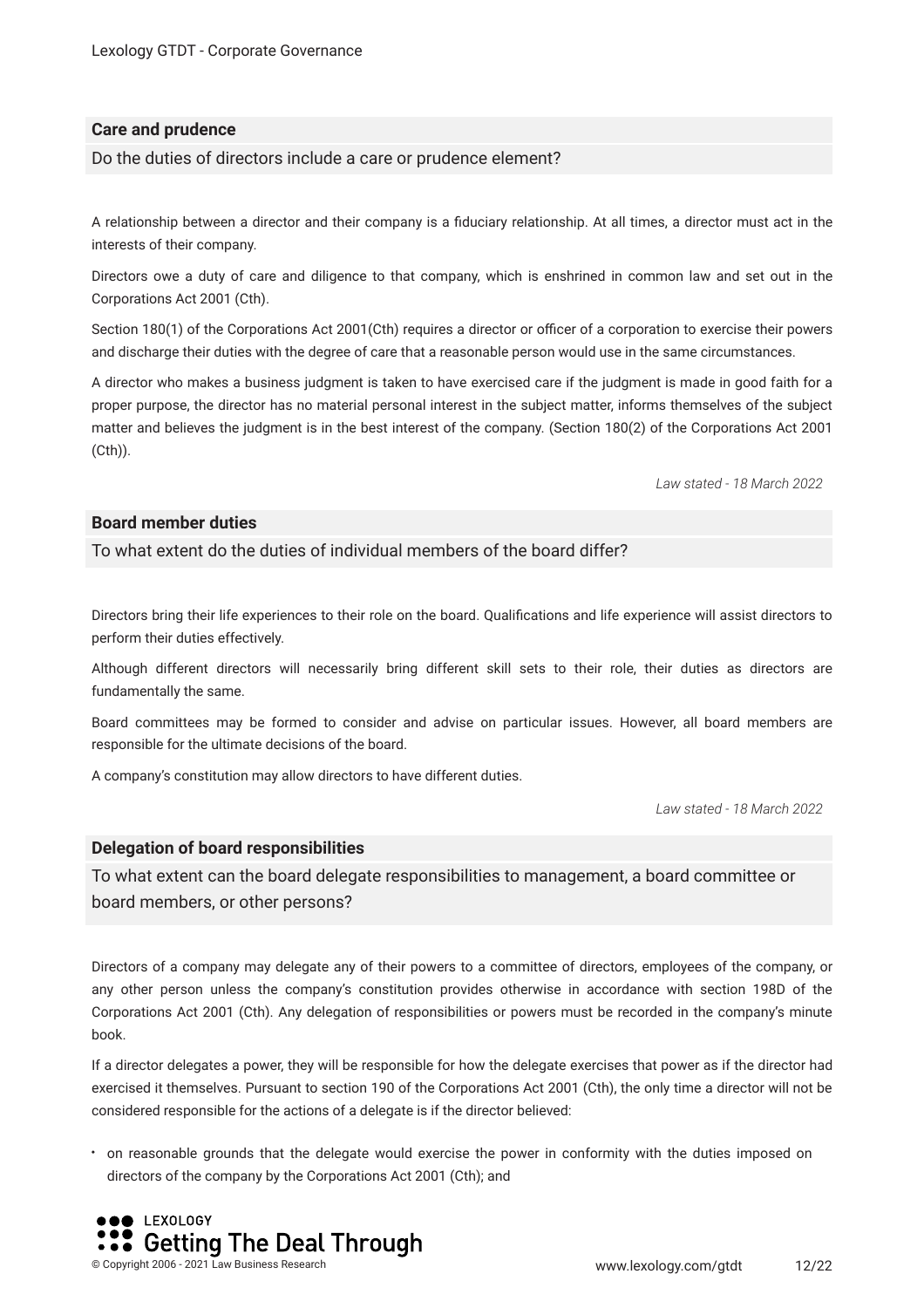on reasonable grounds and in good faith, and after making a proper inquiry if the circumstances indicated the need for an inquiry, that the delegate was reliable and competent in relation to the responsibility delegated.

*Law stated - 18 March 2022*

#### **Non-executive and independent directors**

Is there a minimum number of 'non-executive' or 'independent' directors required by law, regulation or listing requirement? If so, what is the defnition of 'non-executive' and 'independent' directors and how do their responsibilities differ from executive directors?

A non-executive director is not employed by the organisation for which he or she is a director, but may be related to the organisation in another capacity (ie, as a shareholder).

An independent director may not have a relationship with the organisation other than being a director. That is to say, they do not have a material relationship with the company, are not part of the company's executive team, are not involved in the day to day operations of the company and are not otherwise linked to the organisation in any way (eg, by way of a contractual relationship or family ties with a person involved in the organisation). A material relationship is one that may interfere, or be perceived to interfere, with a director's independent judgment.

The ASX Corporate Governance Principles and Recommendations state that a majority of directors of a board of a listed company should be independent directors (Recommendation 2.4).

Generally, a company's constitution will set out the requirements for the composition of its board, including the minimum number of directors and non-executive directors.

*Law stated - 18 March 2022*

#### **Board size and composition**

How is the size of the board determined? Are there minimum and maximum numbers of seats on the board? Who is authorised to make appointments to fll vacancies on the board or newly created directorships? Are there criteria that individual directors or the board as a whole must fulfl? Are there any disclosure requirements relating to board composition?

The Corporations Act 2001 (Cth) provides that:

- private companies must have at least one director who 'ordinarily resides' in Australia; and
- public companies must have at least three directors, two of which must 'ordinarily reside' in Australia.

The Corporations Act 2001 (Cth) does not specify a maximum number of directors for private or public companies.

A company's constitution usually outlines the circumstances in which the board or shareholders may appoint a replacement or additional directors to the board. In the absence of any such provision and provided that the replaceable rules set out in the Corporations Act 2001 (Cth) apply, the replaceable rules allow shareholders or the directors of a company to appoint other directors to the board in certain circumstances.

There are no express requirements or limitations regarding the expertise, gender or diversity of directors of Australian companies, however, the ASX Corporate Governance Council recommends that publicly listed companies should adopt a diversity policy and make public disclosures concerning the diversity of their board's composition.

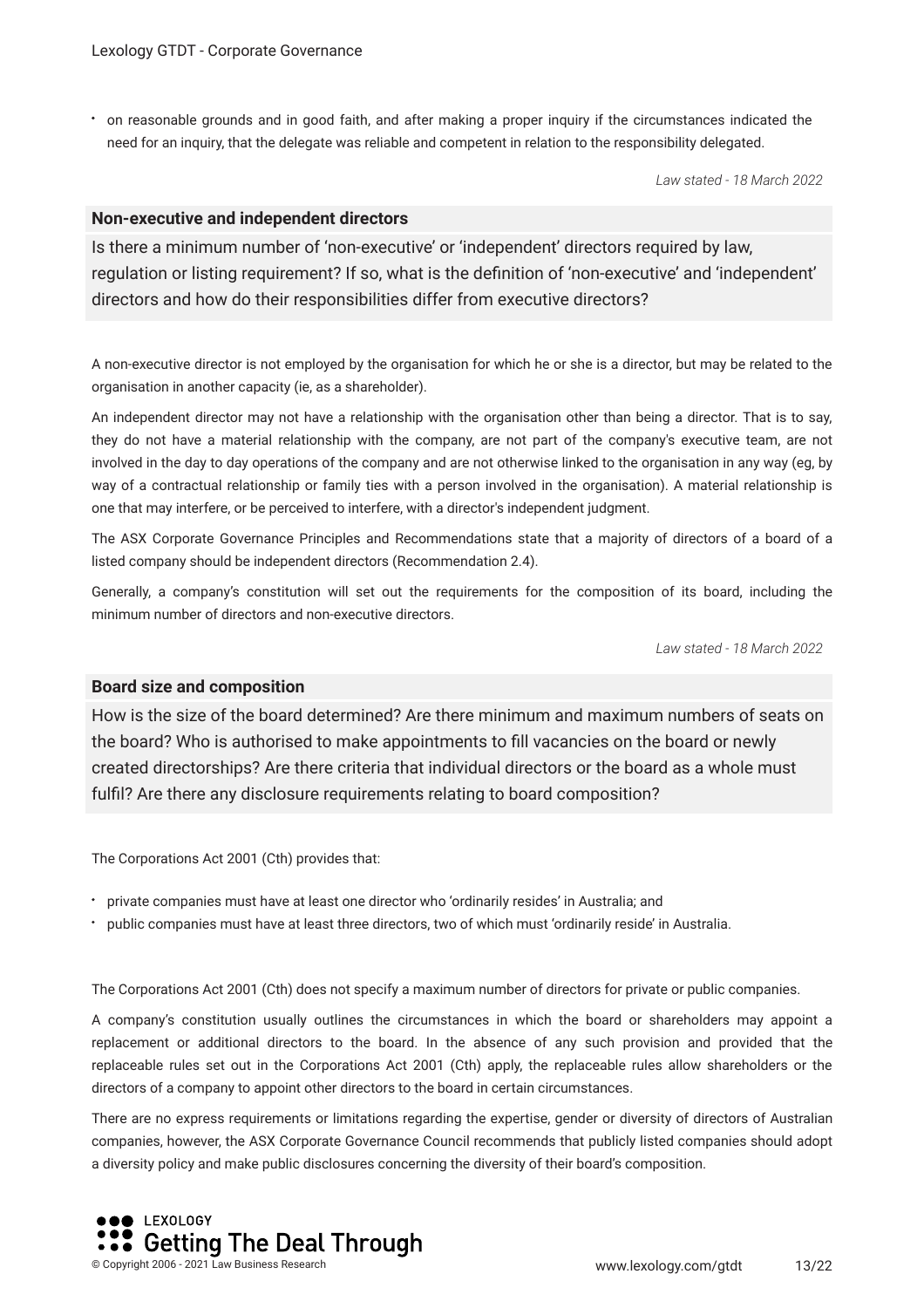To be eligible to act as a director, a person must be at least 18 years of age and must not be disqualifed from managing a company under the Corporations Act 2001 (Cth) (eg, as a result of undischarged bankruptcy, insolvency or having been convicted of certain fraud or insolvency offences).

*Law stated - 18 March 2022*

#### **Board leadership**

Is there any law, regulation, listing requirement or practice that requires the separation of the functions of board chair and CEO? If fexibility on board leadership is allowed, what is generally recognised as best practice and what is the common practice?

The Corporations Act 2001 (Cth) does not specify any requirements for the separation or amalgamation of the roles of a board chairperson and a chief executive. However, for listed companies, the ASX Corporate Governance Council recommends that the chairperson should be an independent director and not a person who is the CEO of the company.

*Law stated - 18 March 2022*

#### **Board committees**

What board committees are mandatory? What board committees are allowed? Are there mandatory requirements for committee composition?

There are no mandatory board committees for private companies, however, the Corporations Act 2001 (Cth) provides that the directors of a private company may delegate any of their powers to a committee of directors (unless the company's constitution provides otherwise).

Publicly listed companies that are included in the S&P All Ordinaries Index must establish and conduct audit and remuneration committees.

The Governance Council recommends that all publicly listed companies establish committees in respect of audits, remuneration and nomination. However, these committees are not mandatory.

*Law stated - 18 March 2022*

#### **Board meetings**

Is a minimum or set number of board meetings per year required by law, regulation or listing requirement?

The Corporations Act 2001 (Cth) and the ASX Listing Rules do not prescribe a minimum number of board meetings to be held by private or public companies per year. However, it is common for a company's constitution or shareholders' agreement to specify a minimum number of board meetings to be held annually.

*Law stated - 18 March 2022*

#### **Board practices**

Is disclosure of board practices required by law, regulation or listing requirement?

There are no obligations on private companies to make public disclosures in respect of their board practices.

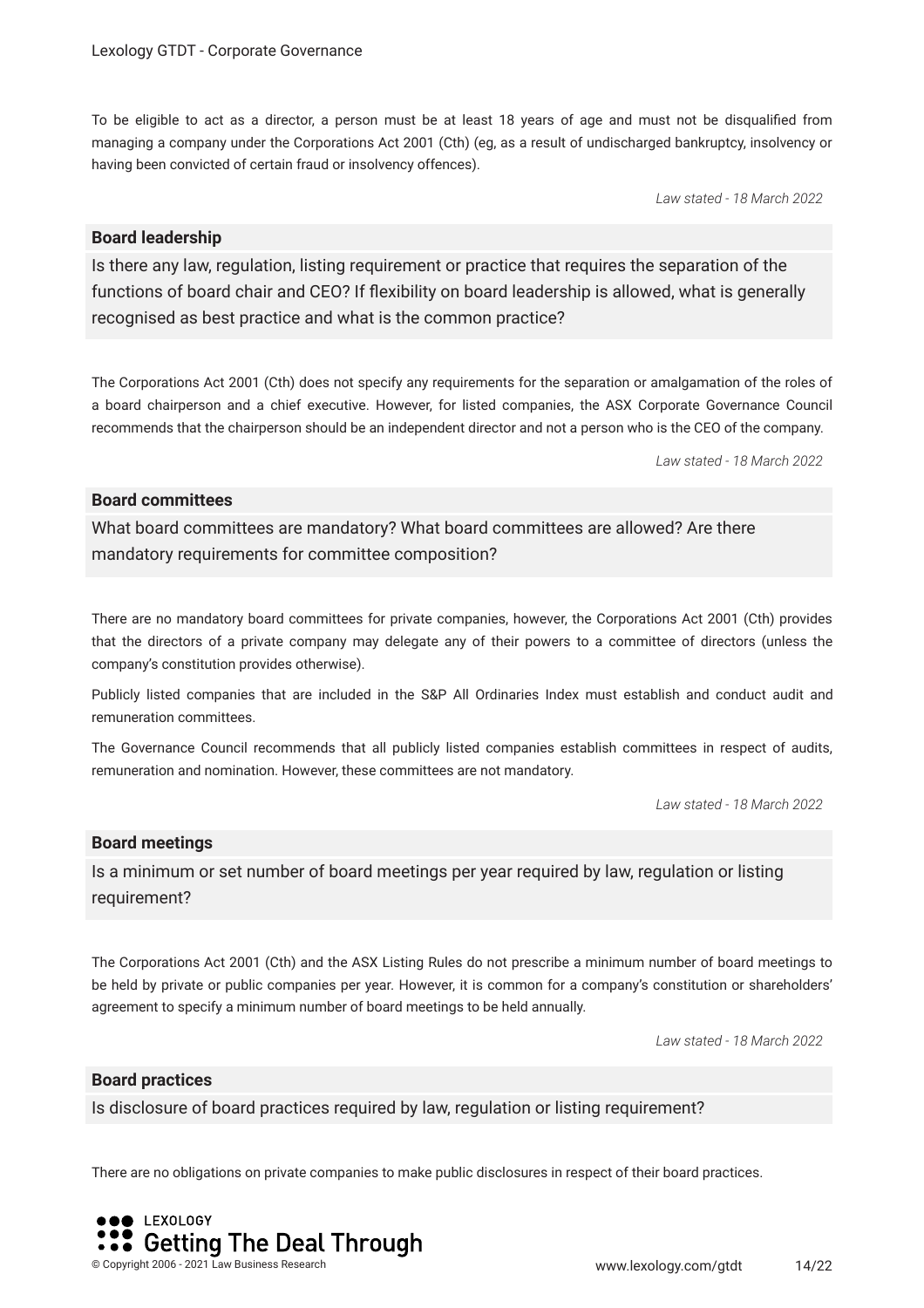The ASX Listing Rules require a publicly listed company to prepare an annual corporate governance statement disclosing the extent to which it has followed the recommendations of the ASX Corporate Governance Council during the relevant fnancial year, and, should such recommendations not be followed, explain the reasons why and provide details of any alternative practices that were adopted.

*Law stated - 18 March 2022*

#### **Board and director evaluations**

Is there any law, regulation, listing requirement or practice that requires evaluation of the board, its committees or individual directors? How regularly are such evaluations conducted and by whom? What do companies disclose in relation to such evaluations?

There are no obligations on private companies to conduct evaluations of the board, its committees or individual directors.

The ASX Corporate Governance Council recommends that all publicly listed companies:

- have and disclose a process for periodically evaluating the performance of the board, its committees and individual directors; and
- in each reporting period disclose whether a performance evaluation was undertaken in accordance with that process.

While compliance with the ASX Corporate Governance Council's recommendations is not mandatory, the ASX Listing Rules require publicly listed companies to benchmark their corporate governance practices against the Governance Council's recommendations. If a publicly listed company does not comply with the Governance Council's recommendations, such non-compliance must be disclosed and explained in the company's annual corporate governance statement.

*Law stated - 18 March 2022*

#### **REMUNERATION**

#### **Remuneration of directors**

How is remuneration of directors determined? Is there any law, regulation, listing requirement or practice that affects the remuneration of directors, the length of directors' service contracts, loans to directors or other transactions or compensatory arrangements between the company and any director?

The general practice is that, per section 202A of the Corporations Act 2001 (Cth), directors of a company are to be paid remuneration in an amount as determined by a resolution by the board or the members (usually referred to as shareholders). This, however, can be varied by the company's constitution, which may set out how directors are to be paid. In the case of large publicly listed companies, the board is required to present a pool of fees it proposes will be paid to the board as a whole to the company's shareholders for acceptance. Some companies may appoint a remuneration committee to advise on the appropriate amount and structure of fees.

If a director is terminated for any reason, the Corporations Act 2001 (Cth) (and the ASX Listing Rules, for publicly listed companies) limit certain payments that can be made to directors or senior management. Payment of termination benefts is prohibited by Listing Rule 10.18 if a change occurs in the shareholding or control of the company generally.

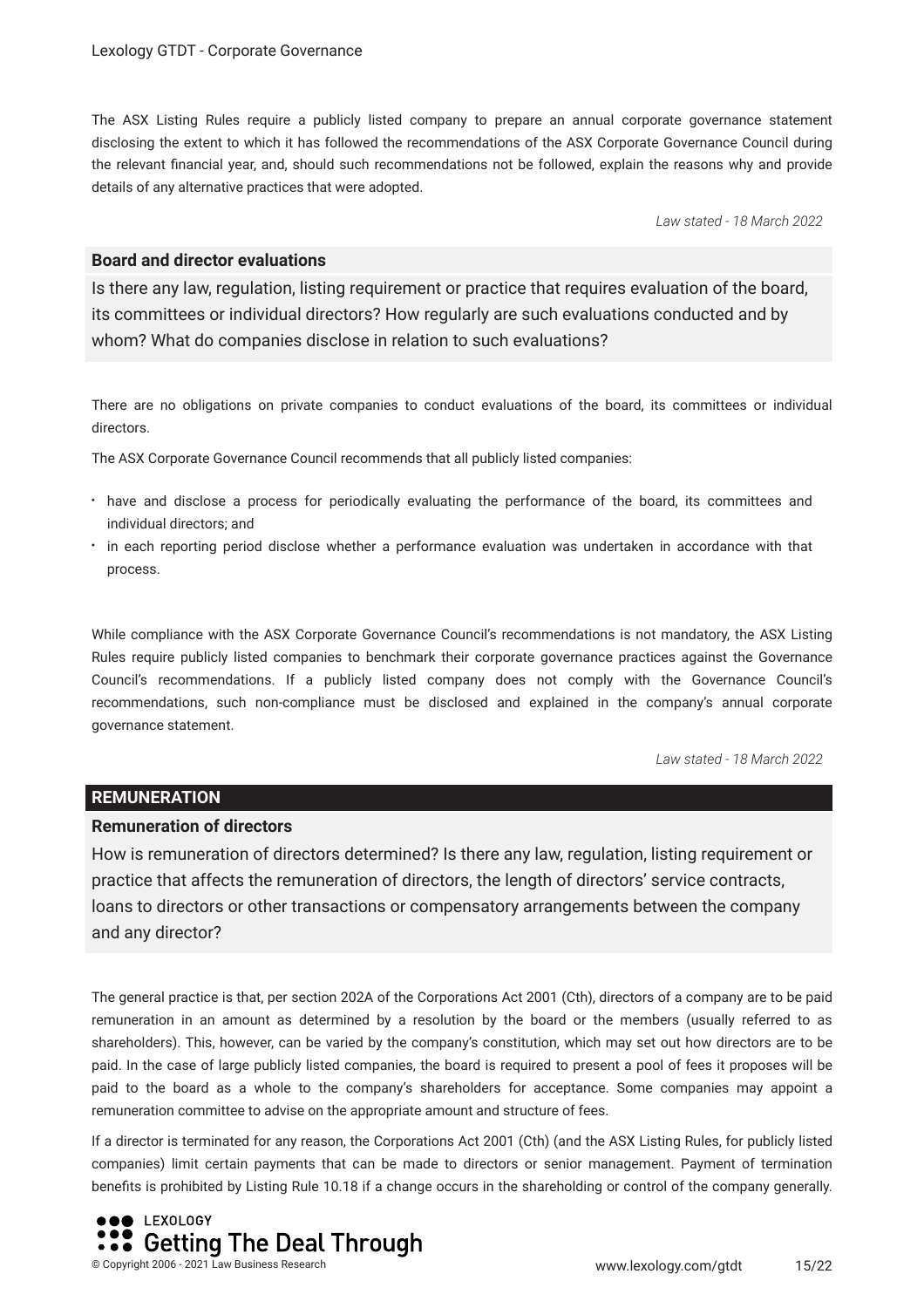Further, if a termination beneft exceeds 5 per cent of the company's equity interests, shareholders' approval must be obtained in accordance with Part 2D.2 of the Corporations Act 2001 (Cth) and ASX Listing Rule 10.19.

If a director incurred any liabilities to the company during their time as a director, the company must not exempt nor indemnify them of such liabilities.

*Law stated - 18 March 2022*

#### **Remuneration of senior management**

How is the remuneration of the most senior management determined? Is there any law, regulation, listing requirement or practice that affects the remuneration of senior managers, loans to senior managers or other transactions or compensatory arrangements between the company and senior managers?

It is the responsibility of the board to determine senior executive remuneration, including bonuses, similar to the way in which director remuneration is determined. Senior managers are, therefore, bound by the same process as the directors.

*Law stated - 18 March 2022*

#### **Say-on-pay**

Do shareholders have an advisory or other vote regarding remuneration of directors and senior management? How frequently may they vote?

For listed companies, shareholders are required to vote on whether or not to accept a pool of fees proposed by the board. If approved, the pool is then split between the directors as agreed by the board. The limit that shareholders approve as the remuneration limit for the board continues to apply until another vote is held to increase or decrease the limit.

The allocation of fees and remuneration (including salaries and bonuses) for directors and senior management for listed companies must be published in an annual report and presented to shareholders to adopt. If the annual report is not adopted by at least 25 per cent of the shareholders at two consecutive annual general meetings, it is considered a 'second strike' and shareholders may resolve to 'spill' the board and re-elect directors by ordinary resolution at the second annual general meeting.

*Law stated - 18 March 2022*

#### **DIRECTOR PROTECTIONS**

#### **D&O liability insurance**

Is directors' and officers' liability insurance permitted or common practice? Can the company pay the premiums?

Directors' and officers' liability insurance is common practice and is highly recommended. A company can pay the premiums of such insurance.

Insurance may provide cover for both executive and non-executive directors, the company secretary, executive officers and employees involved in management by listing either their role or their name.

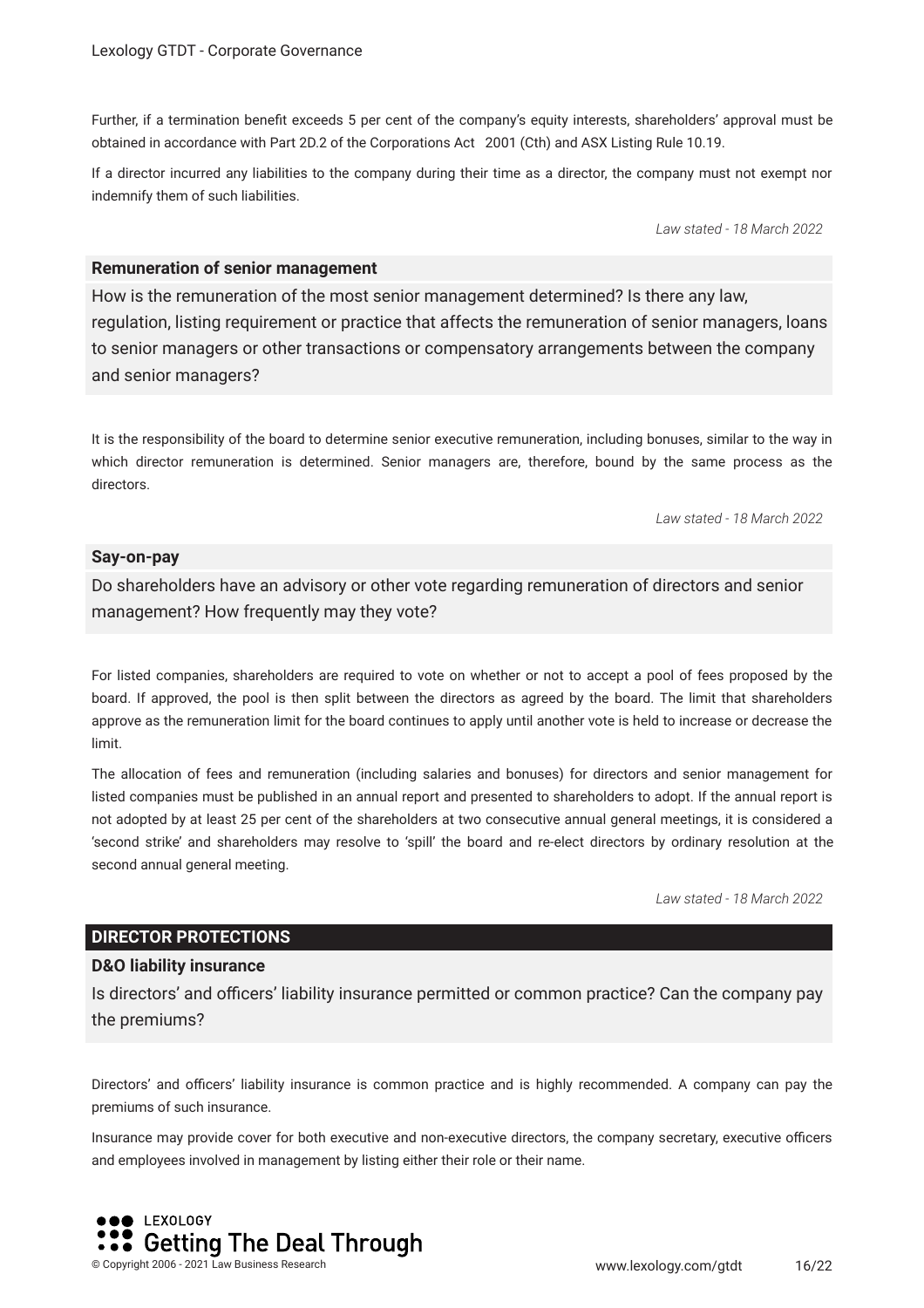Cover can include defence costs, compensation awarded against a director and costs awarded against a director. In some instances, the cover will also include reimbursement of the company for indemnities it provides to directors. Ideally, the cover should continue to apply after a director ceases to hold office.

Cover will depend on the policy and boards should review their insurance periodically to ensure the cover is adequate.

Personal director and officer insurance that protects an individual director is also available.

*Law stated - 18 March 2022*

#### **Indemnification of directors and officers**

Are there any constraints on the company indemnifying directors and officers in respect of liabilities incurred in their professional capacity? If not, are such indemnities common?

Corporations may indemnify their directors and officers through an indemnity deed. The scope of directors' and officers' conduct that may be protected is limited. Generally, directors' and officers' insurance exists alongside indemnity deeds.

Typically, indemnity deeds limit the scope of an indemnity 'to the maximum extent permitted by law', which acknowledges limitations imposed by the Corporations Act 2001 (Cth).

Section 199A(2) of the Corporations Act 2001 (Cth) prohibits a company from indemnifying a director or officer for:

- liabilities owed to the company;
- liabilities for a pecuniary penalty; and
- liabilities that did not arise out of conduct in good faith.

Section 199A(3) of the Corporations Act 2001 (Cth) limits the circumstances in which a director can be indemnifed for legal costs.

*Law stated - 18 March 2022*

#### **Advancement of expenses to directors and officers**

To what extent may companies advance expenses to directors and officers in connection with litigation or other proceedings against them or in which they will be a witness?

Companies may indemnify directors and officers for legal costs with proceedings arising from their role as a director through a deed of indemnity and through directors' and officers' insurance. It is usual for both a deed of indemnity and directors' and officers' insurance to be in place.

However, section 199A(3) of the Corporations Act 2001 (Cth) limits the circumstances in which a director can be indemnifed for legal costs.

It is common in litigation for a party that calls a witness to cover the witness's travel expenses. If they are being called in their professional capacity, a witness may be paid for their time to appear in proceedings.

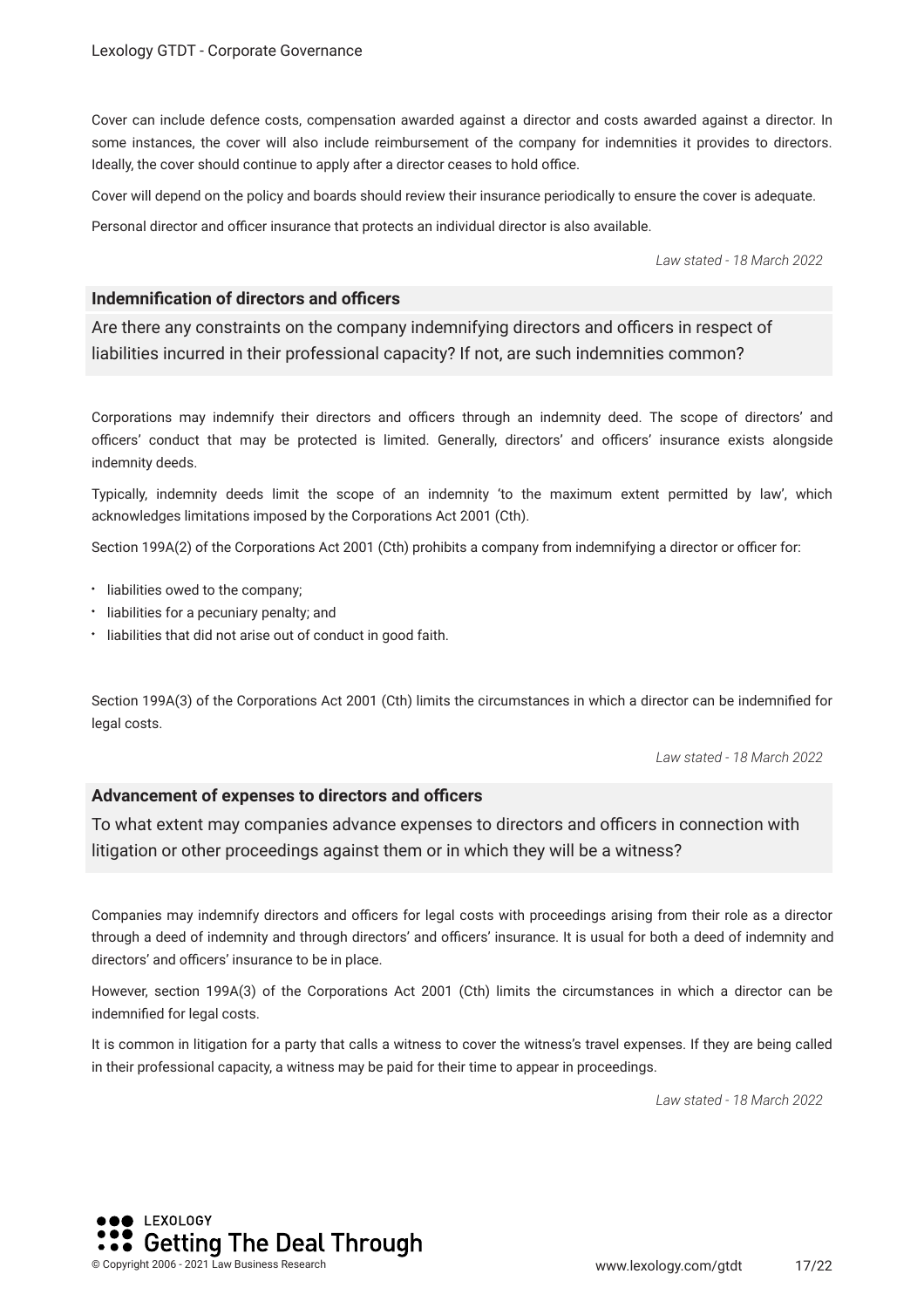#### **Exculpation of directors and officers**

To what extent may companies or shareholders preclude or limit the liability of directors and officers?

Corporations may indemnify their directors and officers through an indemnity deed. The scope of directors' and officers' conduct that may be protected is limited. Generally, directors' and officers' insurance exists alongside indemnity deeds.

Typically, indemnity deeds limit the scope of an indemnity 'to the maximum extent permitted by law', which acknowledges limitations imposed by the Corporations Act 2001 (Cth). Section 199A(2) of the Corporations Act 2001 (Cth) sets out prohibitions on a company indemnifying a director or officer and section 199A(3) limits the circumstances in which a director can be indemnifed for legal costs.

*Law stated - 18 March 2022*

#### **DISCLOSURE AND TRANSPARENCY**

#### **Corporate charter and by-laws**

Are the corporate charter and by-laws of companies publicly available? If so, where?

The constitution of a company deals with its internal governance. Whether the constitution is publicly available depends on the type of company.

Listed public companies must disclose their constitution to the public on the Australian Securities Exchange (ASX).

An unlisted public company must lodge a copy of its constitution, together with any changes to its constitution, with the Australian Securities and Investment Commission (ASIC) within the time frames prescribed by the Corporations Act 2001 (Cth).

The constitutions of proprietary companies are not publicly available, because proprietary companies are not required to lodge or disclose a copy anywhere. However, such a company must keep a copy of its constitution in its records and provide a copy to a shareholder within seven days of receiving a request.

*Law stated - 18 March 2022*

#### **Company information**

What information must companies publicly disclose? How often must disclosure be made?

The ASX Listing Rules require listed companies to:

- disclose certain transactions (eg, issuing dividends);
- issue half-yearly and annual fnancial reports and publish annual reports; and
- immediately disclose information that will have a material effect on the price or value of the company's shares to the ASX.

Public unlisted companies have less demanding reporting requirements. They are required to prepare and lodge their fnancial reports, directors' reports and audit reports with ASIC. Unlisted companies and managed investment schemes that are 'disclosing entities' (as defned in section 111AC of the Corporations Act 2001 (Cth)) must meet the

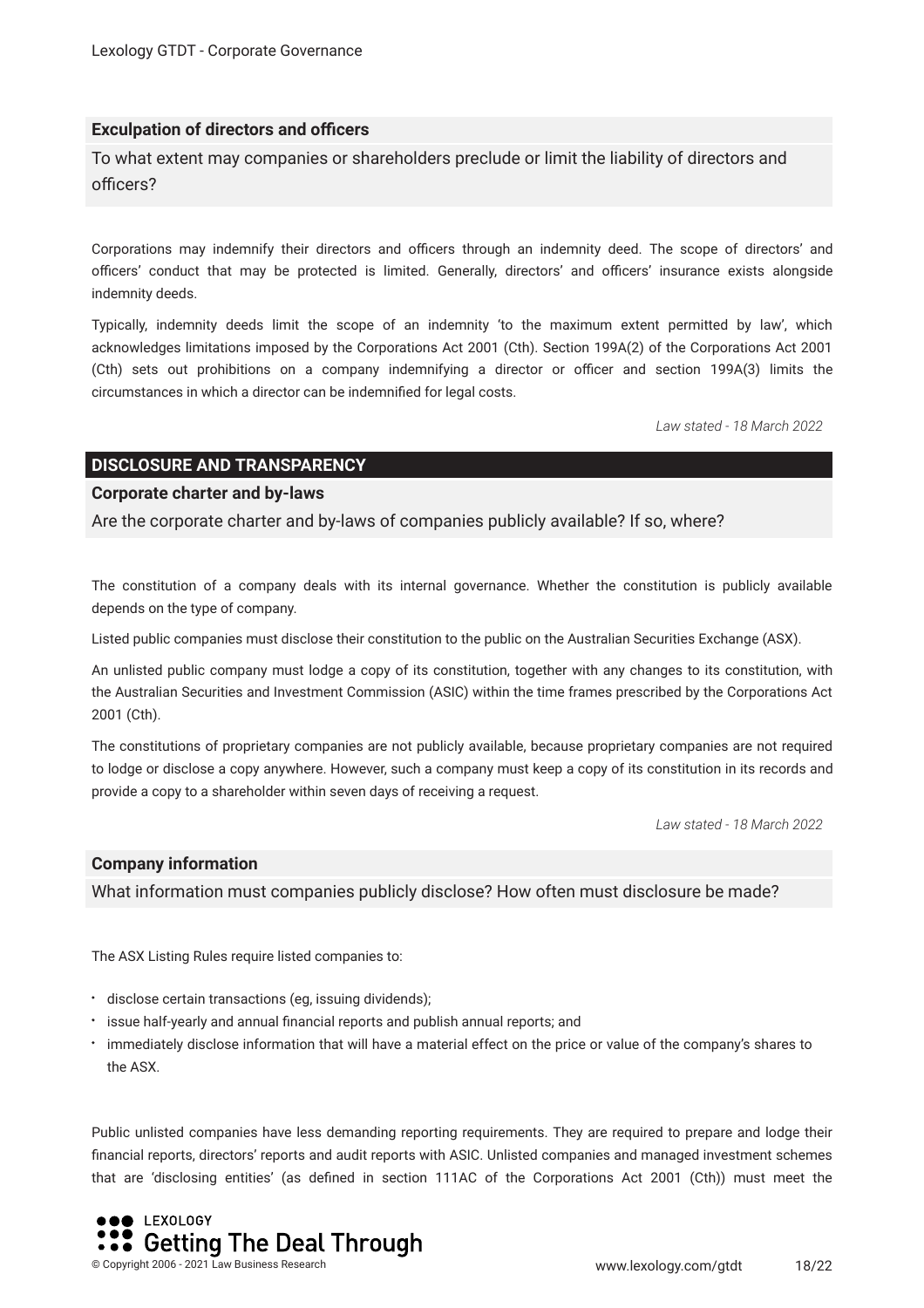continuous disclosure obligations in section 674 of the Corporations Act 2001 (Cth).

Proprietary companies have limited fnancial reporting obligations.

*Law stated - 18 March 2022*

#### **HOT TOPICS**

#### **Shareholder-nominated directors**

Do shareholders have the ability to nominate directors and have them included in shareholder meeting materials that are prepared and distributed at the company's expense?

The ability of shareholders to appoint nominee directors will usually be set out in a shareholders' agreement or the company's constitution. Although appointed by a shareholder, nominee directors must act in the best interests of the company. Directors of listed companies are subject to the election and re-election requirements set out in Rule 14.4 of the ASX Listing Rules.

*Law stated - 18 March 2022*

#### **Shareholder engagement**

Do companies engage with shareholders? If so, who typically participates in the company's engagement efforts and when does engagement typically occur?

There is no general rule determining the extent or level of engagement with shareholders that a company must undertake. Therefore, the level and extent of shareholder engagement can vary signifcantly between companies. Generally, there is a greater degree of shareholder engagement in publicly listed companies than in proprietary companies.

Usually, the board is the entity with the main responsibility for encouraging and advancing shareholder engagement. The quality of the board's engagement with shareholders often depends on the efforts of the individual board members, especially the chairperson, to keep in touch with shareholder concerns and views.

An annual general meeting provides a forum for shareholders to participate in, and engage with, the company, especially in director accountability and scrutiny of company management.

*Law stated - 18 March 2022*

#### **Sustainability disclosure**

Are companies required to provide disclosure with respect to corporate social responsibility matters?

Corporate social responsibility refers to the practice of measuring and reporting on a business' economic, social and environmental performance.

Various legislation at both state and Federal level mandates the reporting on specifc social responsibility issues.

For example, the National Greenhouse and Energy Reporting (NGER) Scheme, established under the National Greenhouse and Energy Reporting Act 2007 (Cth), is a framework for reporting and publishing information about greenhouse gas emissions, energy production, and energy consumption of Australian companies. Controlling corporations that meet a threshold under the Scheme must apply to be registered under section 12 of the NGER Act,

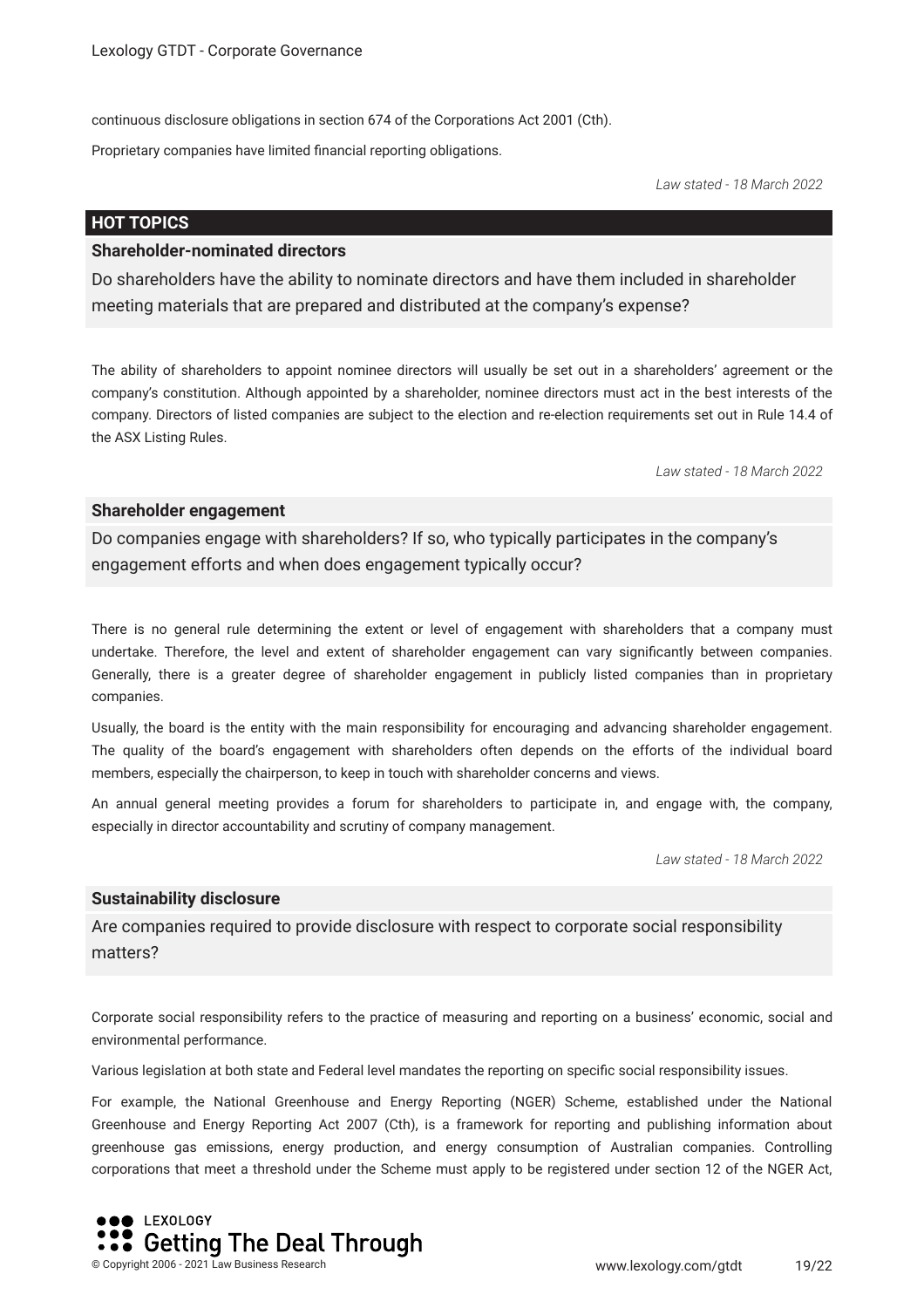failure to do so attracts severe penalties.

*Law stated - 18 March 2022*

#### **CEO pay ratio disclosure**

Are companies required to disclose the 'pay ratio' between the CEO's annual total compensation and the annual total compensation of other workers?

In Australia, companies are not required to disclose the pay ratio between the chief executive's annual total compensation and the annual total compensation of other workers.

*Law stated - 18 March 2022*

#### **Gender pay gap disclosure**

Are companies required to disclose 'gender pay gap' information? If so, how is the gender pay gap measured?

Australia's Workplace Gender Equality Agency (WGEA) was established by the Gender Equality Act 2012 (Cth). The WGEA aims to promote gender equality in the workplace and sets up reporting requirements for large employers (ie, non-public sector employers with 100 or more employees) and registered higher education providers.

Employers covered by the Act must supply the WGEA with annual reports that include a set of gender equality indicators, including:

- the gender composition of the workforce;
- the gender composition of governing bodies;
- equal remuneration between women and men; and
- the availability and utility of employment policies relating to fexible working arrangements and to working arrangements supporting employees with family or caring responsibilities.

Once a report is submitted to the WGEA, employers must notify their employees to enable them to review and comment on it.

*Law stated - 18 March 2022*

#### **UPDATE AND TRENDS**

#### **Recent developments**

Identify any new developments in corporate governance over the past year. Identify any signifcant trends in the issues that have been the focus of shareholder interest or activism over the past year.

#### **New development in corporate governance**

Amendments to the Environment Protection Act 2017 (Vic) became effective on 1 July 2021. The amendments require businesses to meet obligations to reduce their impact on the environment under a new general environmental duty.

The amendments require businesses to consider the environmental impacts that their operations may have – including

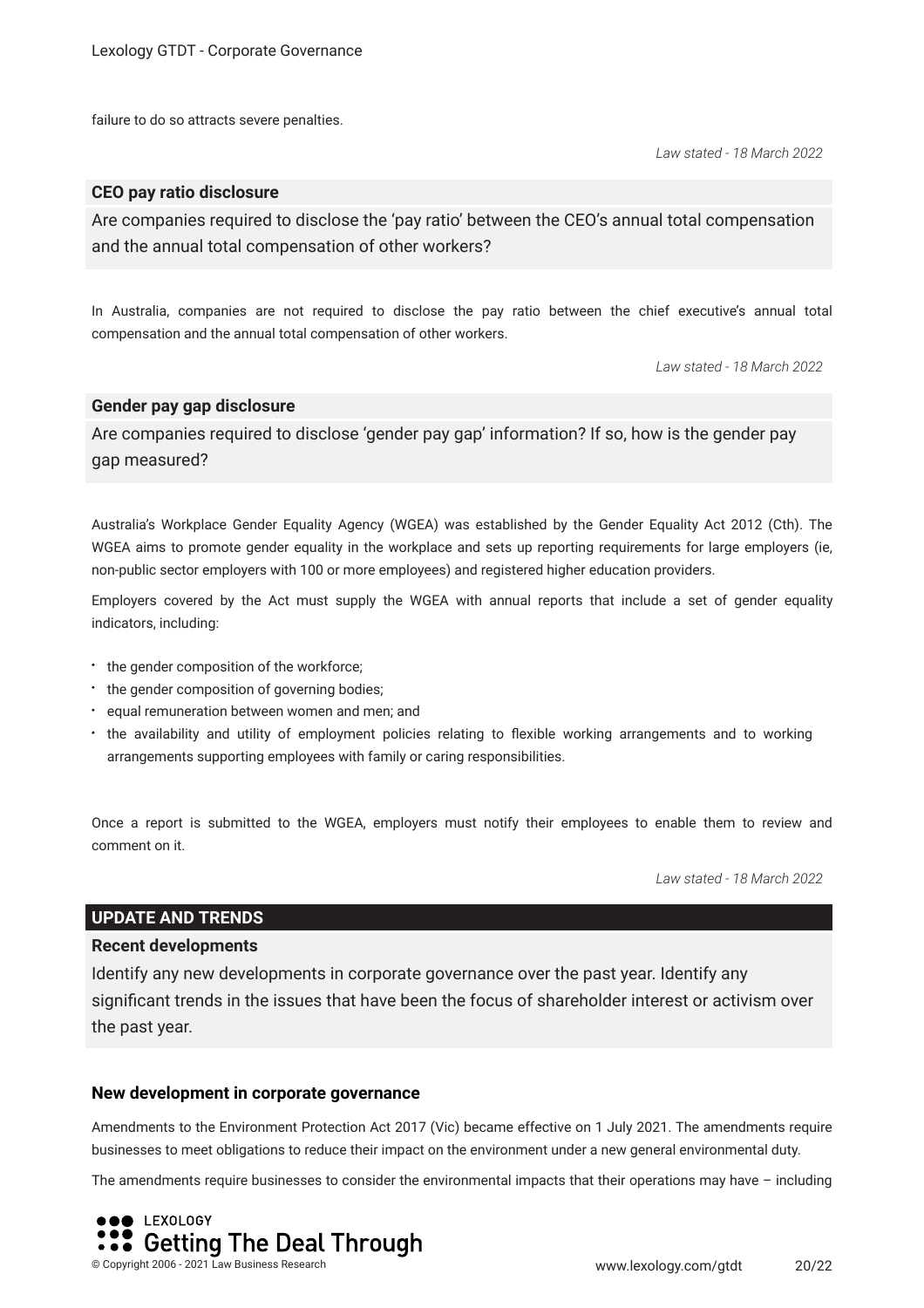runoff stormwater, waste management practices and air or soil pollution – and take reasonable steps to reduce such impacts.

Businesses that fail to adhere to this new duty may be subject to fnes of up to A\$1.6 million.

#### **Trends in shareholder interest**

Recent shareholder activist campaigns led against large Australian companies, including airlines, supermarkets and the 'Big Four' banks (Commonwealth Bank of Australia, Westpac Banking Corp, National Australia Bank, and Australia and New Zealand Banking Group), demonstrate the increased interest shareholders are taking in the social and environmental implications of their businesses' operations and decision-making processes.

Investors are also taking a keen interest in businesses' responses to environmental, social and governance issues to guide their decisions regarding making investments.

The manner in which a business addresses issues such as climate change may be an indicator of the fnancial value of the business and its long-term viability.